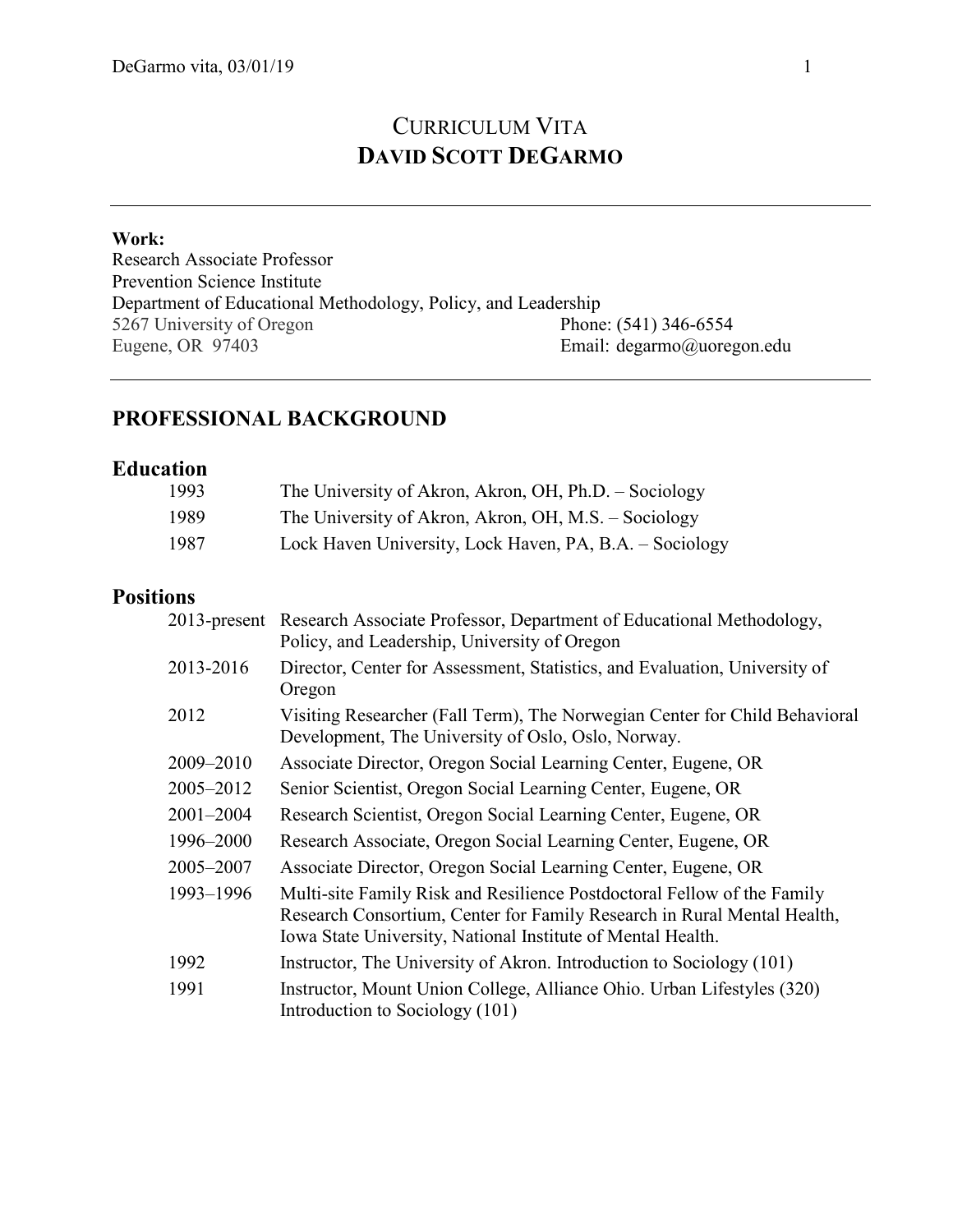#### **Honors and Recognition**

| 2013      | "A confidant support and problem solving model of divorced fathers'<br>parenting" (DeGarmo & Forgatch, 2012) published in American Journal of<br>Community Psychology featured in Psychology Progress, Center for Top<br>Research in Psychology, January 16, 2013                                      |
|-----------|--------------------------------------------------------------------------------------------------------------------------------------------------------------------------------------------------------------------------------------------------------------------------------------------------------|
| 2012      | "Patterns and predictors of growth in divorced fathers' health status and<br>substance use" (DeGarmo et al., 2011) published in American Journal of<br>Men's Health featured in USA Today article "Being a dad could really alter<br>men's behaviors" June 14, 2012                                    |
| 2012      | "Predictors of distinct trajectories of PTSD in Combat Exposed National<br>Guard Soldiers" (Polusny et al., 2012) American Psychological Association,<br>Division 18 Spotlight Award for Special Achievement for an exceptional<br>presentation in the area of Public Service Psychology, August, 2012 |
| 1993-1996 | Family Risk and Resilience Postdoctoral Fellowship, Center for Family<br>Research in Rural Mental Health, funded by the National Institute on Mental<br>Health                                                                                                                                         |
| 1993      | Graduate Student of the Year, Department of Sociology, The University of<br>Akron                                                                                                                                                                                                                      |
| 1992-1993 | Rogler Merit Assistantship, The University of Akron, annual award to<br>outstanding doctoral student                                                                                                                                                                                                   |
| 1992-1993 | Elected President of Alpha Kappa Delta, Mu Chapter, Sociological Honors<br>Society                                                                                                                                                                                                                     |

#### **Peer Reviewed Journal Articles**

- 75**. DeGarmo, D. S.,** & Jones, J. A. (*in press*). Fathering Through Change (FTC) Intervention for Single Fathers: Preventing Coercive Parenting and Child Problem Behaviors. *Development & Psychopathology, 1-11* doi:10.1017/S0954579419001019
- 74. **DeGarmo, D. S**., Jones, J., & Rains, L. A. (2019). A pilot study evaluation of Marte Meo for divorced fathers. *Journal of Family Therapy, 41,* 232-250. doi:10.1111/1467-6427.12221
- 73. Stormshak, E., Caruthers, A., Chronister, K., **DeGarmo, D. S.**, Stapleton, J., Falkenstein, C., . . . Nash, W. (2018). Reducing Risk Behavior with Family-Centered Prevention During the Young Adult Years. *Prevention Science*. doi:10.1007/s11121-018-0917-2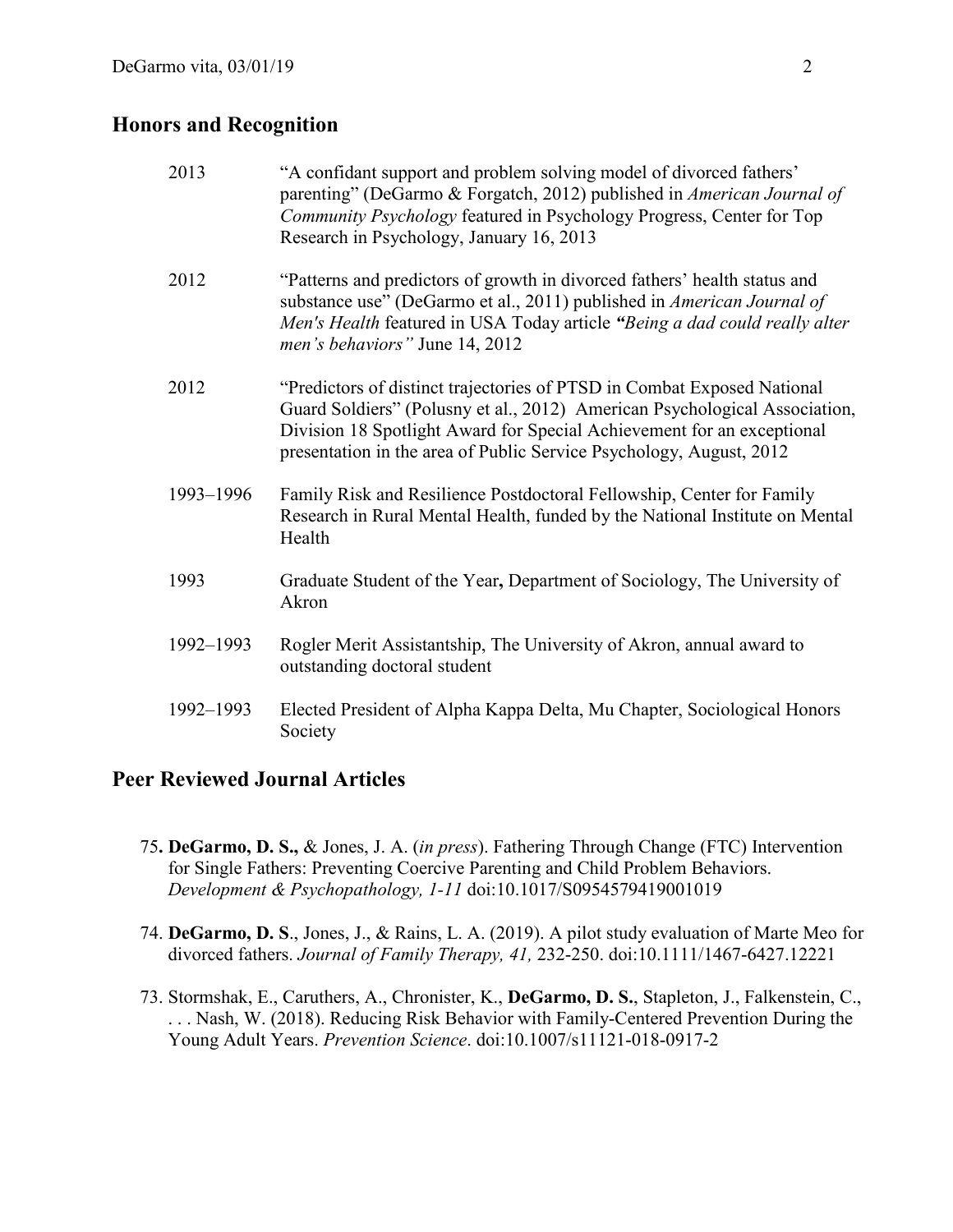- 72. Garbacz, A., Beattie, T., Masser, J., & **DeGarmo, D. S.** (2018). Initial Validation of an Elementary Version of the Positive Family Support Strengths and Needs Assessment. *Assessment for Effective Intervention*, 153450841879351. doi:10.1177/1534508418793514
- 71. Lindstrom, L., Hirano, K. A., Ingram, A., **DeGarmo, D. S.**, & Post, C. (2018). "Learning to Be Myself": Paths 2 the Future Career Development Curriculum for Young Women With Disabilities. *Journal of Career Development*, 0894845318776795. doi:10.1177/0894845318776795
- 70. Stormshak, E., **DeGarmo, D. S**., Chronister, K., & Caruthers, A. (2018). The Impact of Family-Centered Prevention on Self-Regulation and Subsequent Long-Term Risk in Emerging Adults. *Prevention Science, 19*, 549-558. doi:10.1007/s11121-017-0852-7
- 69. **DeGarmo, D. S.**, & Gewirtz, A. H. (2018). A Recovery Capital and Stress-Buffering Model for Post-Deployed Military Parents. *Frontiers in Psychology, 9*(1832). doi:10.3389/fpsyg.2018.01832
- 68. Gewirtz, A. H., **DeGarmo**, D. S., & Zamir, O. (2017). After Deployment, Adaptive Parenting Tools: 1-Year Outcomes of an Evidence-Based Parenting Program for Military Families Following Deployment. *Prevention Science*. doi:10.1007/s11121-017-0839-4
- 67. Gewirtz, A. H., **DeGarmo**, D. S., & Zamir, O. (2017). Testing a Military Family Stress Model. *Family Process*, n/a-n/a. doi:10.1111/famp.12282
- 66. Erbes, C. R., Kramer, M., Arbisi, P. A., **DeGarmo**, D., & Polusny, M. A. (2017). Characterizing spouse/partner depression and alcohol problems over the course of military deployment. *Journal of Consulting and Clinical Psychology, 85*(4), 297-308. doi:10.1037/ccp0000190
- 65. Zamir, O., Gewirtz, A. H., Labella, M., **DeGarmo**, D. S., & Snyder, J. (2017). Experiential Avoidance, Dyadic Interaction and Relationship Quality in the Lives of Veterans and Their Partners. *Journal of Family Issues, 39*(5), 1191-1212. doi:10.1177/0192513x17698182
- 64. Polusny, M. A., Erbes, C. R., Kramer, M. D., Thuras, P., **DeGarmo**, D., Koffel, E., . . . Arbisi, P. A. (2017). Resilience and Posttraumatic Stress Disorder Symptoms in National Guard Soldiers Deployed to Iraq: A Prospective Study of Latent Class Trajectories and Their Predictors*. Journal of Traumatic Stress, 30*(4), 351-361. doi:10.1002/jts.22199
- 63. Meis, L. A., Erbes, C. R., Kramer, M. D., Arbisi, P. A., Kehle-Forbes, S. M., **DeGarmo**, D. S., . . . Polusny, M. A. (2017). Using reinforcement sensitivity to understand longitudinal links between PTSD and relationship adjustment. *Journal of Family Psychology, 31*(1), 71- 81. doi:10.1037/fam0000195
- 62. Gewirtz, A. H., **DeGarmo**, D. S., & Zamir, O. (2016). Effects of a Military Parenting Program on Parental Distress and Suicidal Ideation: After Deployment Adaptive Parenting Tools. *Suicide and Life-Threatening Behavior, 46*(S1), S23-S31.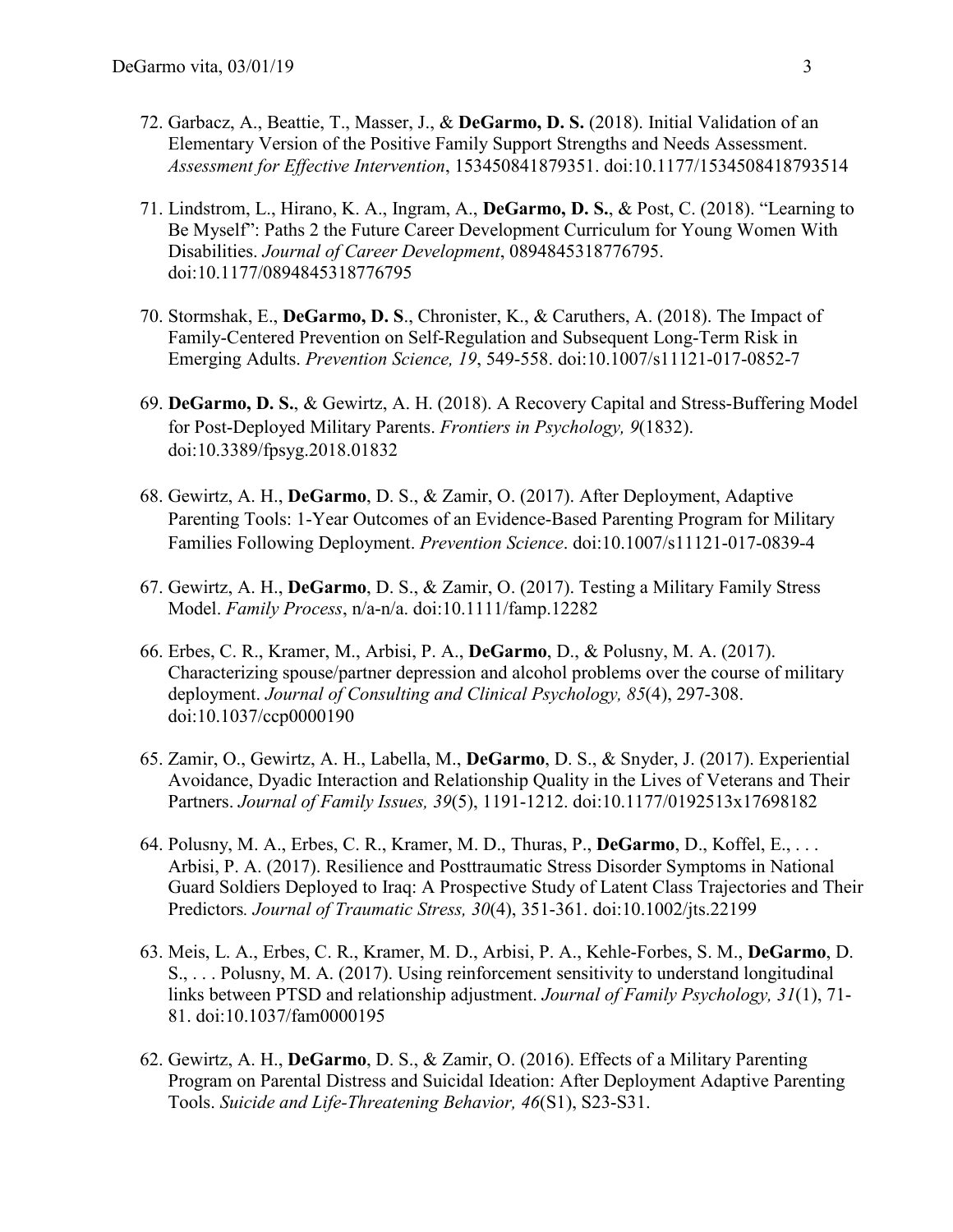- 61. Brockman, C., Snyder, J., Gewirtz, A., Gird, S. R., Quattlebaum, J., Schmidt, N., . . . **DeGarmo**, D. S. (2016). Relationship of service members' deployment trauma, PTSD symptoms, and experiential avoidance to postdeployment family reengagement. *Journal of Family Psychology, 30*(1), 52-62. doi:10.1037/fam0000152
- 60. Gewirtz, A. H., **DeGarmo, D. S**., Lee, S., Morrell, N., & August, G. (2015). Two-year outcomes of the Early Risers prevention trial with formerly homeless families residing in supportive housing. *Journal of Family Psychology, 29*(2), 242-252. doi:10.1037/fam0000066
- 59. Davis, L., Hanson, S. K., Zamir, O., Gewirtz, A. H., & **DeGarmo, D. S.** (2015). Associations of contextual risk and protective factors with fathers' parenting practices in the postdeployment environment. *Psychological Services, 12*(3), 250-260. doi: 10.1037/ser0000038
- 58. Sigmarsdóttir, M., Thorlacius, Ö., Guömundsdóttir, E. V., & **DeGarmo**, D. S. (2015). Treatment Effectiveness of PMTO for Children's Behavior Problems in Iceland: Child Outcomes in a Nationwide Randomized Controlled Trial. Fam Process, 54(3), 498-517. doi:10.1111/famp.12109
- 57. Conradt, E., **DeGarmo**, D. S., Fisher, P. A., Abar, B., Lester, B. M., Lagasse, L. L., . . . Hammond, J. A. (2014). The contributions of early adverse experiences and trajectories of respiratory sinus arrhythmia on the development of neurobehavioral disinhibition among children with prenatal substance exposure. *Development & Psychopathology, 26*(4pt1), 901- 916. doi:10.1017/S095457941400056X
- 56. Kerr, D. C. R., **DeGarmo**, D. S., Leve, L. D., & Chamberlain, P. (2014). Juvenile justice girls' depressive symptoms and suicidal ideation 9 years after multidimensional treatment foster care. *Journal of Consulting and Clinical Psychology, 82*(4), 684-693. doi: 10.1037/a0036521
- 55. Kerr, D. C. R., Gibson, B., Leve, L. D., & **DeGarmo**, D. S. (2014). Young adult follow-up of adolescent girls in juvenile justice using the Columbia Suicide Severity Rating Scale. *Suicide and Life-Threatening Behavior, 44,* 113-129. doi: 10.1111/sltb.12072
- 54. Harold, G. T., & **DeGarmo**, D. S. (2014). Concerns regarding an evaluation of MTFC-A for adolescents in English care. *British Journal of Psychiatry, 205*(6), 498. doi: 10.1192/bjp.205.6.498a
- 53. Sigmarsdóttir, M., **DeGarmo**, D. S., Forgatch, M. S., & Guðmundsdóttir, E. V. (2013). Treatment effectiveness of PMTO for children´s behavior problems in Iceland: Assessing parenting practices in a randomized controlled trial. *Scandinavian Journal of Psychology, 54*, 468–476.
- 52. Zarling, A. L., Taber-Thomas, S., Murray, A., Knutson, J. F., Lawrence, E., Valles, N.-L., **DeGarmo**, D. S., & Bank, L. (2013). Internalizing and externalizing symptoms in young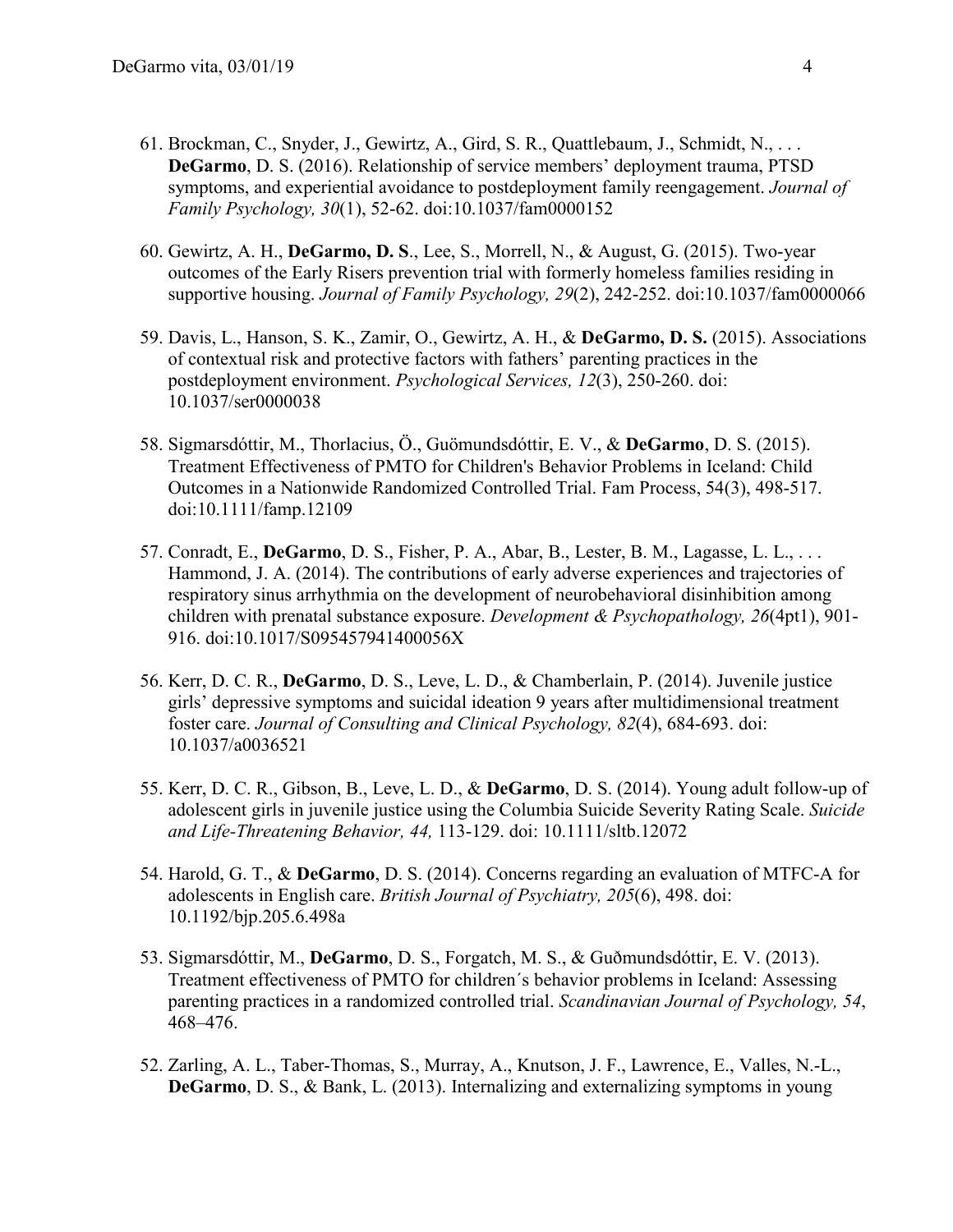children exposed to intimate partner violence: Examining intervening processes. *Journal of Family Psychology 27*(6), 945-955. doi:10.1037/a0034804

- 51. **DeGarmo**, D. S., Reid, J. B., Fetrow, B. A., Fisher, P. A., & Antoine, K. D. (2013). Preventing child behavior problems and substance use: The pathways home foster care reunification intervention. *Journal of Child & Adolescent Substance Abuse, 22*, 388-406. PMCID: PMC3727288
- 50. Harold, G. T., Kerr, D. C. R., Van Ryzin, M., **DeGarmo**, D. S., Rhoades, K., & Leve, L. D. (2013). Depressive symptom trajectories among girls in the juvenile justice system: Findings from an RCT of multidimensional treatment foster care. *Prevention Science, Online first 17 Feb*. PMCID: PMC3701744
- 49. Leve, L. D., **DeGarmo**, D. S., Bridgett, D. J., Neiderhiser, J. M., Shaw, D. J., Harold, G. T. et al. (2013). Using an adoption design to separate genetic, prenatal, and temperament influences on toddler's executive function. *Developmental Psychology, 49*, 1045-1057. PMCID: PMC3509265
- 48. Reed, A., Snyder, J., Staats, S., Forgatch, M. S., **DeGarmo**, D. S., Patterson, G. et al. (2013). Duration and mutual entrainment of changes in parenting practices engendered by behavioral parent training targeting recently separated mothers. *Journal of Family Psychology, 27*, 343- 354. PMID: 23750517
- 47. **DeGarmo**, D. S., & Forgatch, M. S. (2012). A confidant support and problem solving model of divorced fathers' parenting. *American Journal of Community Psychology, 49*, 258-269. PMCID: PMC3181268
- 46. Lester, B. M., Lin, H., **DeGarmo**, D. S., Fisher, P. A., LaGasse, L. L., Levine, T. P. et al. (2012). Neurobehavioral disinhibition predicts initiation of substance use in children with prenatal cocaine exposure. *Drug and Alcohol Dependence, 126*, 80-86. PMCID: PMC3439586
- 45. Wachlarowicz, M., Snyder, J., Low, S., Forgatch, M. S., & **DeGarmo**, D. S. (2012). The moderating effects of parent antisocial characteristics on the effects of Parent Management Training - Oregon (PMTOTM). *Prevention Science, 13,* 229-240. PMID: 22274595
- 44. Fisher, P. A., Lester, B. M., **DeGarmo**, D. S., LaGasse, L. L., Lin, H., Shankaran, S., Bada, H. S., Bauer, C. R., Hammond, J., Whitaker, T., & Higgins, R. (2011). The combined effects of prenatal drug exposure and early adversity on neurobehavioral disinhibition in childhood and adolescence. *Development and Psychopathology, 23,* 777-88. PMCID: PMC3335443
- 43. Forgatch, M. S., & **DeGarmo**, D. S. (2011). Sustaining fidelity following the nationwide PMTO implementation in Norway. *Prevention Science*, *12*, 235-246. PMCID: PMC3153633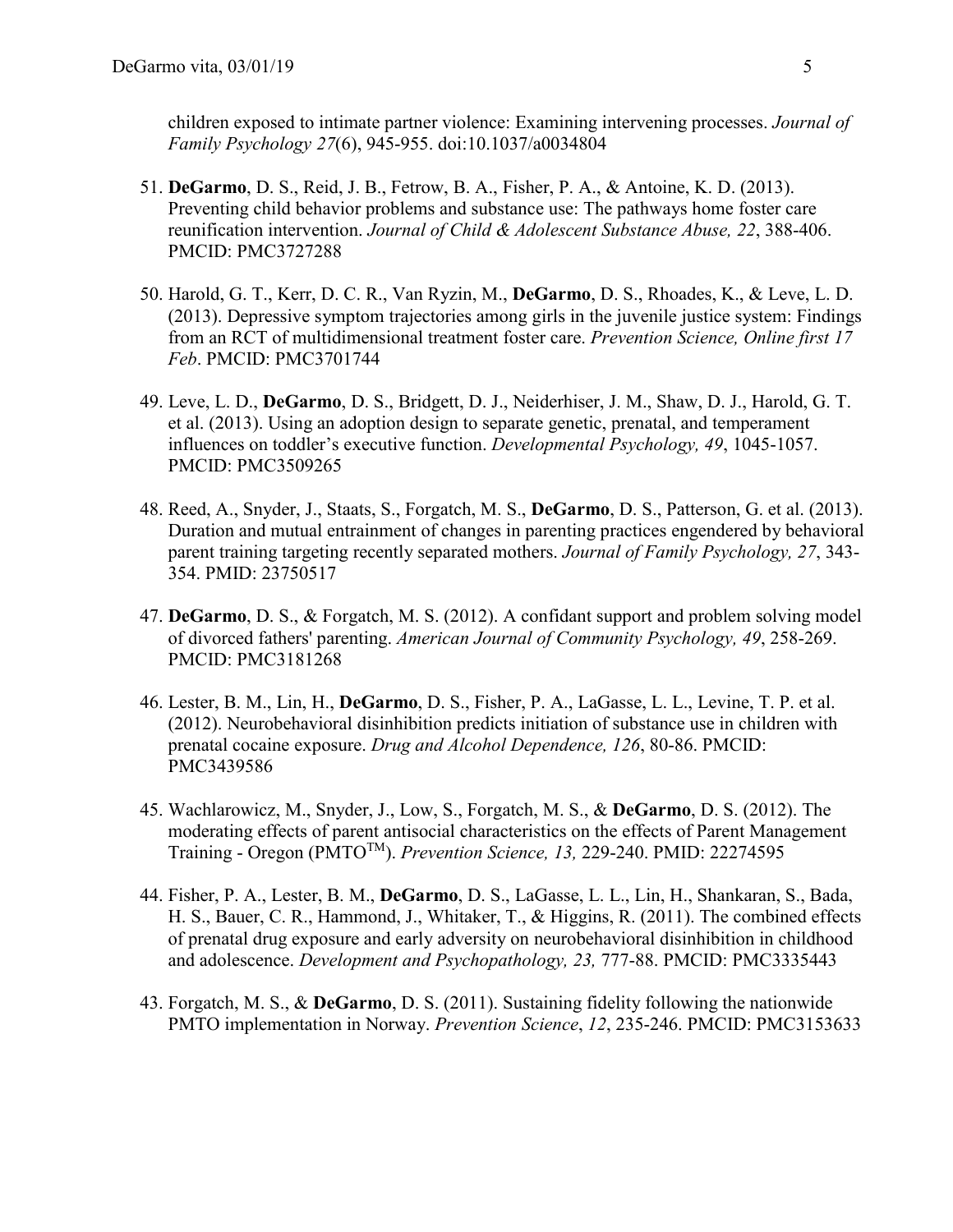- 42. Gewirtz, A. H., **DeGarmo**, D. S., & Madhanie, A. (2011). Effects of mother's parenting practices on child internalizing trajectories following partner violence. *Journal of Family Psychology, 25*, 29-38. PMID: 21355644
- 41. Gewirtz, A. H., Erbes, C., Polusny, M. A., Forgatch, M. S., & **DeGarmo**, D. S. (2011). Helping families through the deployment process: Strategies to support parenting. *Professional Psychology: Research and Practice, 42*, 56-62. PMCID: PMC3155511
- 40. Polusny, M. A., Ries, B. J., Meis, L. A., **DeGarmo**, D. S., McCormick-Deaton, C. M., Thuras, P., & Erbes, C. R. (2011). Effects of parents' experiential avoidance and PTSD on adolescent disaster-related post-traumatic stress symptomatology. *Journal of Family Psychology, 25*, 220-229. PMID: 21480702
- 39. Bullard, L., Wachlarowicz, M., DeLeeuw, J., Snyder, J., Low, S., Forgatch, M. S., & **DeGarmo**, D. S. (2010). Effects of the Oregon Model of Parent Management Training (PMTO) on marital adjustment in new stepfamilies: A randomized trial. *Journal of Family Psychology, 24*, 485-496. PMCID: PMC2928579
- 38. **DeGarmo**, D. S. (2010). A time varying evaluation of identity theory and father involvement for full custody, shared custody, and no custody divorced fathers. *Fathering: A Journal of Theory, Research, and Practice about Men as Fathers 8*, 182-202. PMCID: PMC2898287
- 37. **DeGarmo**, D. S. (2010). Coercive and prosocial fathering, antisocial personality, and growth in children's postdivorce noncompliance. *Child Development, 81*, 503-516. PMCID: PMC2864957
- 36. **DeGarmo**, D. S., Reid, J. B., Leve, L. D., Chamberlain, P., & Knutson, J. F. (2010). Patterns and predictors of growth in divorced fathers' health status and substance use. *American Journal of Men's Health, 4, 60-70*. PMCID: PMC2824773
- 35. Gewirtz, A. H., Polusny, M. A., **DeGarmo**, D. S., Khaylis, A., & Erbes, C. R. (2010). Posttraumatic stress symptoms among National Guard soldiers deployed to Iraq: Associations with parenting behaviors and couple adjustment. *Journal of Consulting and Clinical Psychology, 78*, 599-610. PMCID: PMC3073229
- 34. Hurlburt, M. S., Chamberlain, P., **DeGarmo**, D., Zhang, J., & Price, J. M. (2010). Advancing prediction of foster placement disruption using brief behavioral screening. *Child Abuse & Neglect, 34*, 917-926. PMCID: PMC3026636
- 33. Patterson, G. R., Forgatch, M. S., & **DeGarmo**, D. S. (2010). Cascading effects following intervention. *Development & Psychopathology, 22*, 949-970. PMCID: PMC2965055
- 32. **DeGarmo**, D. S., Chamberlain, P., Leve, L. D., & Price, J. (2009). Foster parent intervention engagement moderating child behavior problems and placement disruption. *Research on Social Work Practice, 19*, 423-433. PMCID: PMC2804998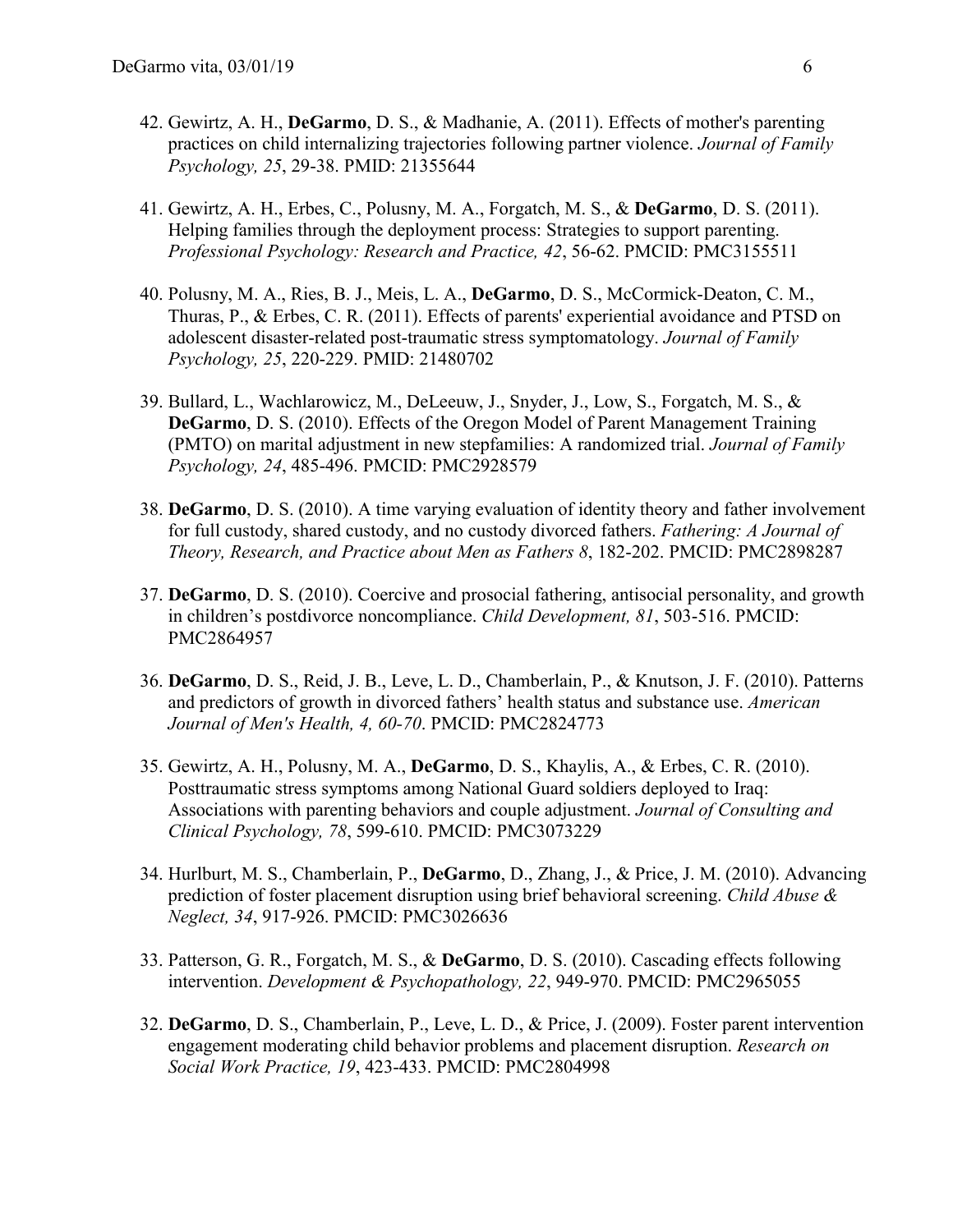- 31. **DeGarmo**, D. S., Eddy, J. M., Reid, J. B., & Fetrow, B. (2009). Evaluating mediators of the impact of the linking the interests of families and teachers (LIFT) multimodal preventive intervention on substance use initiation and growth across adolescence. *Prevention Science, 10,* 208-20. PMCID: PMC2725222
- 30. Forgatch, M. S., Patterson, G. R., **DeGarmo**, D. S., & Beldavs, Z. G. (2009). Testing the Oregon delinquency model with nine-year follow-up of the Oregon Divorce Study. *Development and Psychopathology, 21*, 637-660. PMID: 19338702
- 29. Gewirtz, A. H., **DeGarmo**, D. S., Plowman, E. J., August, G., & Realmuto, G. (2009). Parenting, parental mental health, and child functioning in families residing in supportive housing. *American Journal of Orthopsychiatry, 79,* 336-47*.* PMID: 19839671
- 28. **DeGarmo**, D. S., Patras, J., & Eap, S. (2008). Social Support for divorced fathers' parenting: Testing a stress buffering model. *Family Relations, 57*, 35-48. PMCID: PMC2631442
- 27. Eap, S., **DeGarmo**, D. S., Kawakami, A., Hara, S., Hall, G. C. N., & Teten, A. L. (2008). Culture and personality: Examining the role of loss of face and acculturation on personality among European Americans and Asian Americans. *Journal of Cross-Cultural Psychology, 39,* 630-643. PMCID: PMC2630227
- 26. Chamberlain, P., Leve, L. D., & **DeGarmo**, D. S. (2007). Multidimensional treatment foster care for girls in the juvenile justice system: 2-year follow-up. *Journal of Consulting and Clinical Psychology, 75*, 187-193. PMCID: PMC1995088
- 25. **DeGarmo**, D. S., & Forgatch, M. S. (2007). Efficacy of parent training for stepfathers: From playful spectator and polite stranger to effective stepfathering. *Parenting: Science and Practice, 7*, 1-25. PMCID: PMC2630700
- 24. Forgatch, M. S., & **DeGarmo**, D. S. (2007). Accelerating recovery from poverty: Prevention effects for recently separated mothers. *Journal of Early and Intensive Behavioral Intervention, 4*, 681-702. PMCID: PMC2587348
- 23. Leve, L. D., Fisher, P. A., & **DeGarmo**, D. S. (2007). Peer relations at school entry: Sex differences in the outcomes of foster care. *Merrill Palmer Quarterly, 4*, 557-577. PMCID: PMC2645072
- 22. Smith, D. K., Johnson, A. B., Pears, K. C., Fisher, P. A., & **DeGarmo**, D. S. (2007). Child maltreatment and foster care: Postnatal parental substance use. *Child Maltreatment, 12*, 150- 160. PMID: 17446568
- 21. **DeGarmo**, D. S., & Martinez, C. R., Jr. (2006). A culturally informed model of academic well-being for Latino youth: The importance of discriminatory experiences and social support. *Family Relations, 55*, 267-278. PMCID: PMC2701217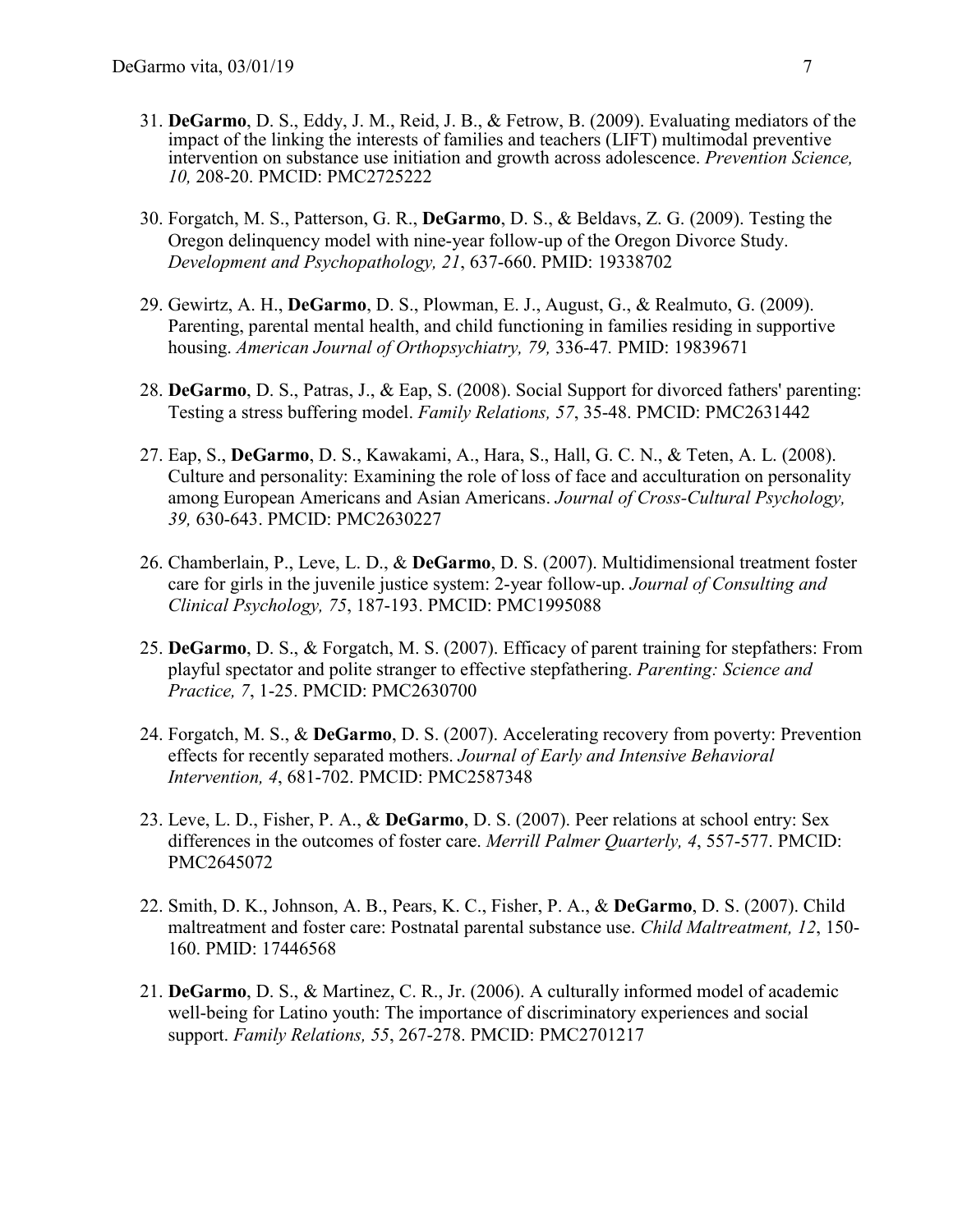- 20. Hall, G. C., **DeGarmo**, D. S., Eap, S., Teten, A. L., & Sue, S. (2006). Initiation, desistance, and persistence of men's sexual coercion. *Journal of Consulting and Clinical Psychology, 74*, 732-742. PMID: 16881781
- 19. Forgatch, M. S., **DeGarmo**, D. S., & Beldavs, Z. (2005). An efficacious theory-based intervention for stepfamilies. *Behavior Therapy, 36*, 357-365. PMCID: PMC1464401
- 18. Hall, G. C. N., Teten, A. L., **DeGarmo**, D. S., Sue, S., & Stephens, K. A. (2005). Ethnicity, culture, and sexual aggression: Risk and protective factors. *Journal of Consulting and Clinical Psychology, 73*, 830-840. PMID: 16287383
- 17. **DeGarmo**, D. S., & Forgatch, M. S. (2005). Early development of delinquency within divorced families: Evaluating a randomized preventive intervention trial. *Developmental Science, 8*, 229-239. PMID: 15819755
- 16. Forgatch, M. S., Patterson, G. R., & **DeGarmo**, D. S**.** (2005). Evaluating fidelity: Predictive validity for a measure of competent adherence to the Oregon model of parent management training (PMTO). *Behavior Therapy, 36,* 3-13. PMCID: PMC1464400
- 15. Knutson, J. F., **DeGarmo**, D. S., Koeppl, G., & Reid, J. B., (2005). Care neglect, supervisory neglect and harsh parenting in the development of children's aggression: A replication and extension. *Child Maltreatment, 10*, 92-107. PMID: 15798006
- 14. Anderson, E. R., Greene, S. M., Walker, L., Malerba, C., Forgatch, M. S., & **DeGarmo**, D. S. (2004). Ready to take a chance again: Transitions into dating among divorced parents. *Journal of Divorce and Remarriage, 40*, 61-75. doi: 10.1300/J087v40n03\_04
- 13. **DeGarmo**, D. S., Patterson, G. R., & Forgatch, M. S. (2004). How do outcomes in a specified parent training intervention maintain or wane over time? *Prevention Science, 5,* 73- 89. PMID: 15134313
- 12. Knutson, J. F., **DeGarmo**, D. S., & Reid, J. B. (2004). Social disadvantage and neglectful parenting as precursors to the development of antisocial and aggressive child behavior: Testing a theoretical model. *Aggressive Behavior, 30*, 187-205. doi: 10.1002/ab.20016
- 11. Martinez, C. R., Jr., **DeGarmo**, D. S., & Eddy, J. M. (2004). Promoting Academic Success Among Latino Youth. *Hispanic Journal of Behavioral Sciences, 26*, 128-151. PMCID: PMC2790205
- 10. Patterson, G. R., **DeGarmo**, D. S., & Forgatch, M. S. (2004). Systematic changes in families following prevention trials. *Journal of Abnormal Child Psychology, 32*, 621-633. PMID: 15648529
- 9. **DeGarmo**, D. S. & Forgatch, M. S. (2002). Identity salience as a moderator of psychological distress within stepfamilies: Parental, spousal, and employment domains. *Social Psychology Quarterly 65*, 266-284. doi: 10.2307/3090123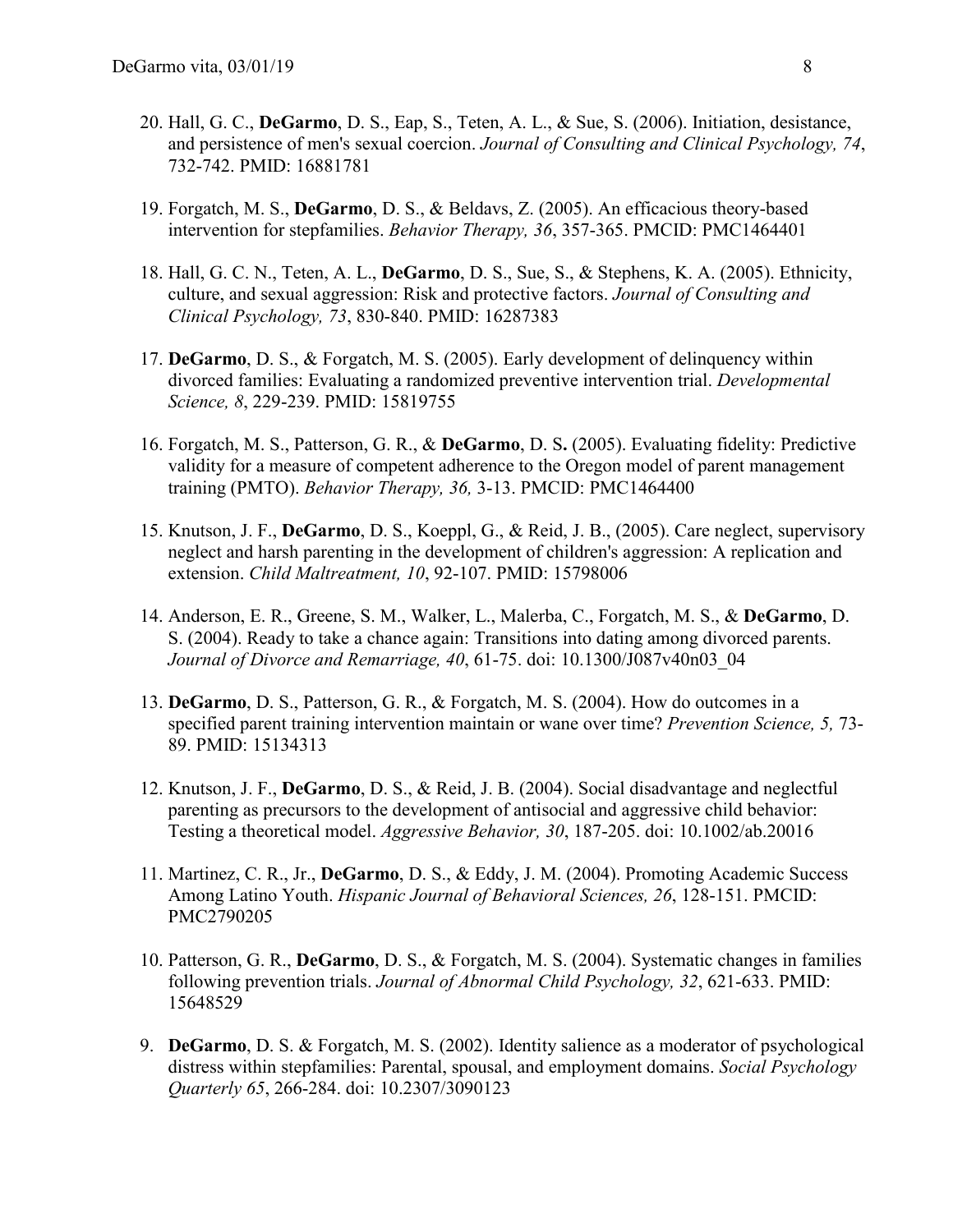- 8. Patterson, G. R., **DeGarmo**, D. S., & Knutson, N. (2000). Hyperactive and antisocial behaviors: Comorbid or two points in the same process? *Development and Psychopathology, 12*, 91-107. PMID: 10774598
- 7. **DeGarmo**, D. S., Forgatch, M. S., & Martinez, C. R., Jr. (1999). Parenting of divorced mothers as a link between social status and boys' academic outcomes: Unpacking the effects of SES. *Child Development, 70*, 1231-1245. PMID: 10546342
- 6. Forgatch, M. S., & **DeGarmo**, D. S. (1999). Parenting through Change: An effective prevention program for single mothers. *Journal of Consulting and Clinical Psychology, 67*, 711-724. PMID: 10535238
- 5. **DeGarmo**, D. S., & Forgatch, M. S. (1997). Confidant support and maternal distress: Predictors of parenting practices for divorced mothers. *Personal Relationships, 4,* 305-317. doi: 10.1111/j.1475-6811.1997.tb00148.x
- 4. **DeGarmo**, D. S., & Forgatch, M. S. (1997). Determinants of observed confidant support for divorced mothers. *Journal of Personality and Social Psychology, 72,* 336-345. PMID: 9107004
- 3. Forgatch, M. S., & **DeGarmo**, D. S. (1997). Adult problem solving: Contributor to parenting and child outcomes in divorced families. *Social Development, 6*, 238-254. doi: 10.1111/j.1467- 9507.1997.tb00104.x
- 2. **DeGarmo**, D. S. & Kitson, G. C. (1996). Identity relevance and disruption as predictors of distress for widowed and divorced women. *Journal of Marriage and the Family, 58,* 983-997. doi: 10.2307/353985
- 1. **DeGarmo**, D. S., Feltey, K. M., & Pendelton, B. F. (1993). Models of responsibility and helping the homeless: Perceptions of service providers and their role. *Journal of Applied Sociology, 10,* 49-73.

### **Edited Book Chapters**

- 17. **DeGarmo, D. S.** (in press). Designing and Tailoring Preventive Interventions for Fathers' Parenting. In H. E. Fitzgerald, K. von Klitzing, N. Cabrera, T. Skjøthaug, and J. Scarao de Mendonça (Eds.), *Handbook on fathers and child development: Prenatal to preschool*.
- 16. **DeGarmo**, D. S., & Gewirtz, A. H. (in press). Fixed Allocation and Dynamic Adaptive Intervention Designs for Family Psychology. In B. Fiese (Ed.), *APA Handbook of Contemporary Family Psychology*.
- 15. **DeGarmo**, D. S. (2016). Placing Fatherhood Back in the Study and Treatment of Military Fathers. In A. H. Gewirtz & A. M. Youssef (Eds.), Parenting and children's resilience in military families (pp. 47-63). Switzerland: Springer International Publishing.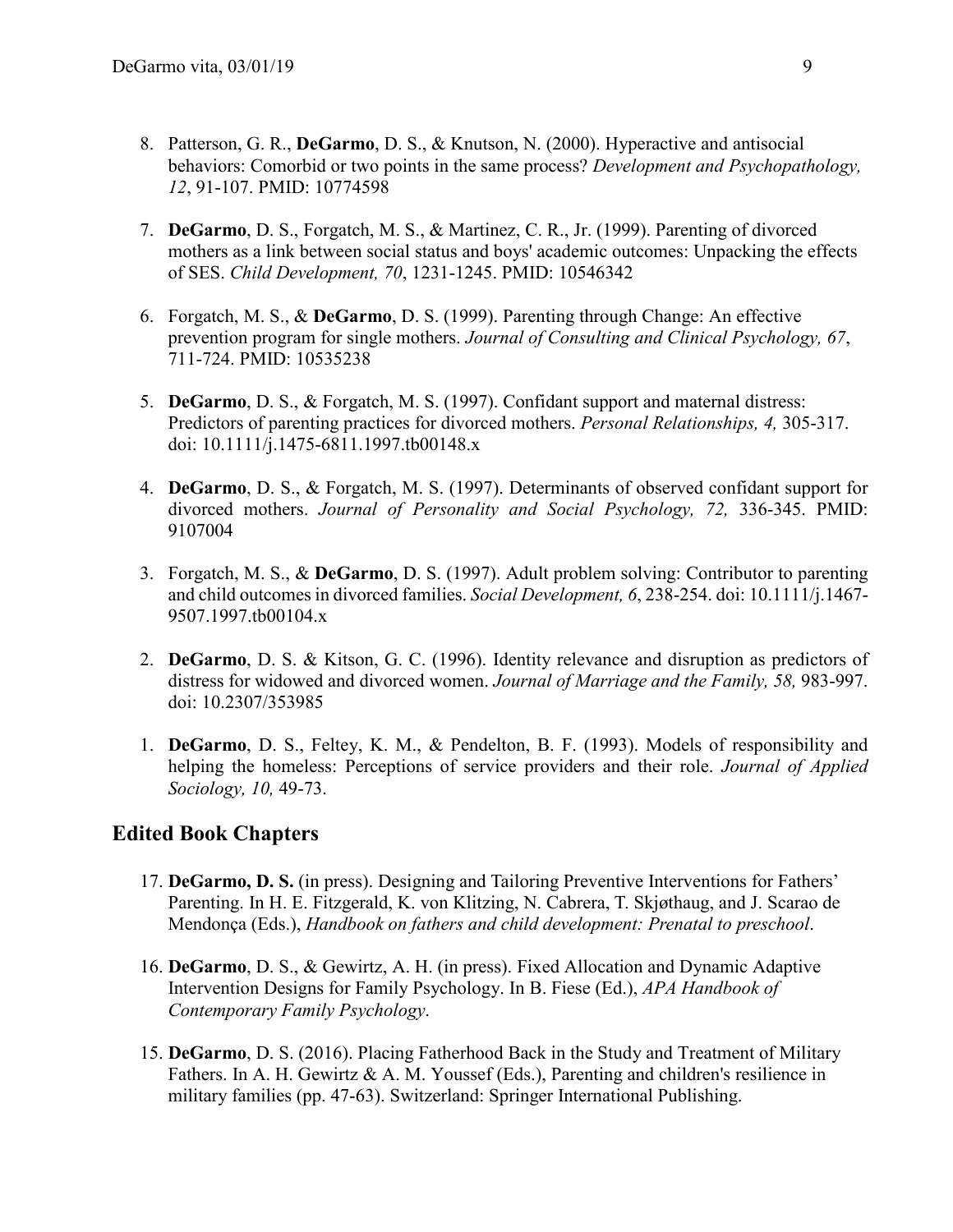- 14. **DeGarmo,** D. S., Nordahl, K. B., & Fabiano, G. A. (2016). Fathers and coercion dynamics in families. In T. Dishion & J. Snyder (Eds.), Oxford Handbook of Coercive Dynamics in Close Relationships: Implications for Development, Psychopathology and Intervention Science (pp. 114-128): Oxford University Press.
- 13. Greene, S. M., Anderson, E. R., Hetherington, E. M., Forgatch, M. S., & **DeGarmo**, D. S. (2012). Risk and resilience after divorce. In F. Walsh (Ed.), *Normal family processes: Growing diversity and complexity (4th ed.)* (pp. 102-127). New York: Guilford.
- 12. Forgatch, M. S., Beldavs, Z. G., Patterson, G. R., & **DeGarmo**, D. S. (2008). From coercion to positive parenting: Putting divorced mothers in charge of change. In Kerr, Stattin & Engels (Eds.), *What can parents do? New insights into the role of parents in adolescent problem behavior* (pp. 191-209). London: Wiley.
- 11. Beldavs, Z. G., Forgatch, M. S., Patterson, G. R., & **DeGarmo**, D. S. (2006). Reducing the detrimental effects of divorce: Enhancing the parental competence of single mothers. In Heinrichs, Haalweg & Döpfner (Eds.), *Strengthening families: Evidence-based approaches to support child mental health* (pp. 143-185). Munster: Psychotherapie-Verlag.
- 10. **DeGarmo**, D. S., Reid, J. B., & Knutson, J. F. (2006). Direct laboratory observations and analog measures in research definitions of child maltreatment. In M. Feerick, J. F. Knutson, P. K. Trickett & S. M. Flanzer (Eds.), *Defining and classifying child abuse and neglect for research purposes* (pp. 297-332). Baltimore: Brookes.
- 9. **DeGarmo**, D. S., & Forgatch, M. S. (2004). Putting problem solving to the test: Replicating experimental interventions for preventing youngsters' problem behaviors. In R. D. Conger, F. O. Lorenz & K. A. S. Wickrama (Eds.), *Continuity and change in family relations: Theory, methods, and empirical findings* (pp. 267-290). Mahwah, NJ: Erlbaum.
- 8. Greene, S. M., Anderson, E. R., Hetherington, E. M., Forgatch, M. S., & **DeGarmo**, D. S. (2003). Risk and resilience after divorce. In F. Walsh (Ed.), *Normal family processes: Growing diversity and complexity (3rd ed.)* (pp. 96-120). New York: Guilford.
- 7. Martinez, C. R., Jr., Eddy, J. M., & **DeGarmo**, D. S. (2003). Preventing substance use among Latino youth. In Z. Sloboda & W. J. Bukoski (Eds.), *Handbook of drug abuse prevention: Theory, science, and practice* (pp. 365-380). New York: Plenum.
- 6. Capaldi, D. M., **DeGarmo**, D. S., Patterson, G. R., & Forgatch, M. S. (2002). Contextual risk across the early life span and association with antisocial behavior. In J. B. Reid & G. R. Patterson & J. Snyder (Eds.), *Antisocial behavior in children and adolescents: A developmental analysis and model for intervention* (pp. 123-145). Washington DC: American Psychological Association.
- 5. Forgatch, M. S., & **DeGarmo**, D. S. (2002). Extending and testing the social interaction learning model with divorce samples. In J. B. Reid & G. R. Patterson & J. Snyder (Eds.),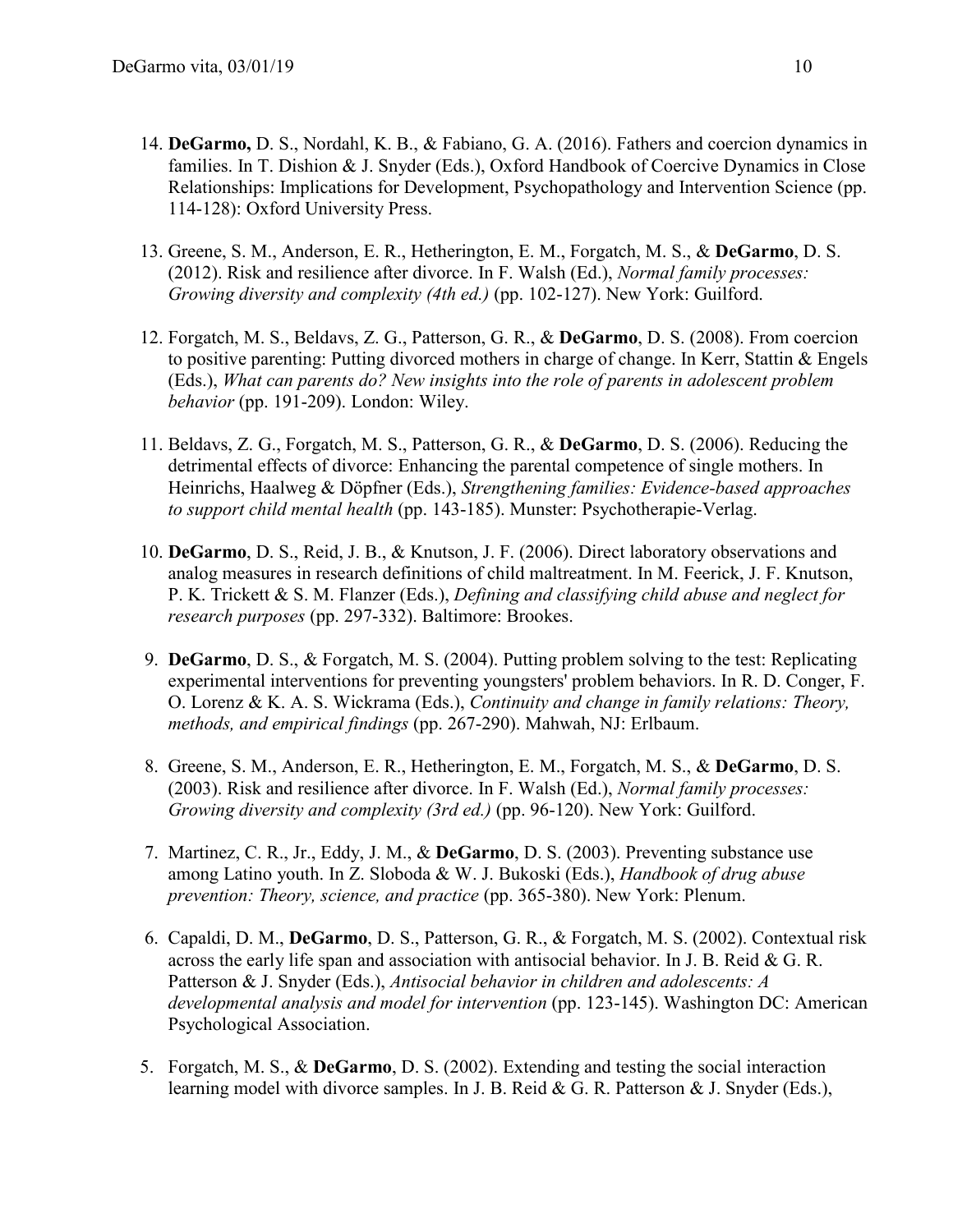*Antisocial behavior in children and adolescents: A developmental analysis and model for intervention* (pp. 235-256). Washington DC: American Psychological Association.

- 4. Martinez, C. R., Jr., **DeGarmo**, D. S., & Eddy, J. M. (2001). The Latino Youth Project Survey: Final Report. Eugene Oregon: © Oregon Social Learning Center and Centro Latino Americano.
- 3. **DeGarmo**, D. S., & Capaldi, D. M. (1999). Social class as a moderator of income effects on health outcomes across nine years. In N. E. Alder, M. Marmot, B. S. McEwen, & J. Stewart *Socioeconomic status and health in industrial nations: Social, psychological, and biological pathways* (Annals of the New York Academy of Sciences ed. Vol 896, pp 318-321). New York: The New York Academy of Sciences.
- 2. **DeGarmo**, D. S. & Forgatch, M. S. (1999). Contexts as predictors of changing maternal parenting practices in diverse family structures: A social interactional perspective to risk and resilience. In E. M. Hetherington (Ed.) *Coping with divorce, single parenting and remarriage: A risk and resiliency perspective* (pp. 227-252), Hillsdale, NJ: Erlbaum.
- 1. Forgatch, M. S., & **DeGarmo**, D. S. (1999). Two faces of Janus: Cohesion and conflict. In Jeanne Brooks-Gunn and Martha J. Cox (Eds.) *Conflict and closeness: The formation, functioning, and stability of families* (pp. 167-184), Hillsdale, NJ: Erlbaum.

## **Invited Presentations Last 10 Years**

- DeGarmo, D. S. (2012, October). *Longitudinal data analyses in multilevel prevention trials*. Invited Presentation to The Regional Centre for Child and Youth Mental Health and Child Welfare – North University of Tromsø, Tromsø, Norway.
- DeGarmo, D. S. (2012, September). *A social interactional model of fathering in the context of divorce and preventive intervention*. Invited presentation to The Norwegian Center for Child Behavioral Development (Atferdssenteret), The University of Oslo, Oslo, Norway.
- DeGarmo, D. S. (2012, June). *Analysis of longitudinal data analyses in multiple method prevention trials.* Invited presentation to the Center for Personalized Prevention Research (CPPR) University of Minnesota, St Paul.
- DeGarmo, D. S. (2011, September). *Preventive intervention for neglect: A social interaction learning model (SIL)*. Invited paper presented at the Annual Meeting of the Translational Research on Child Neglect Consortium, Iowa City: University of Iowa.
- Young, N. K., Boles, S., & DeGarmo, D. S. (2011, August). *The effect of early engagement on child welfare outcomes*. Presentation for the National Child Welfare Evaluation Summit, Washington, DC.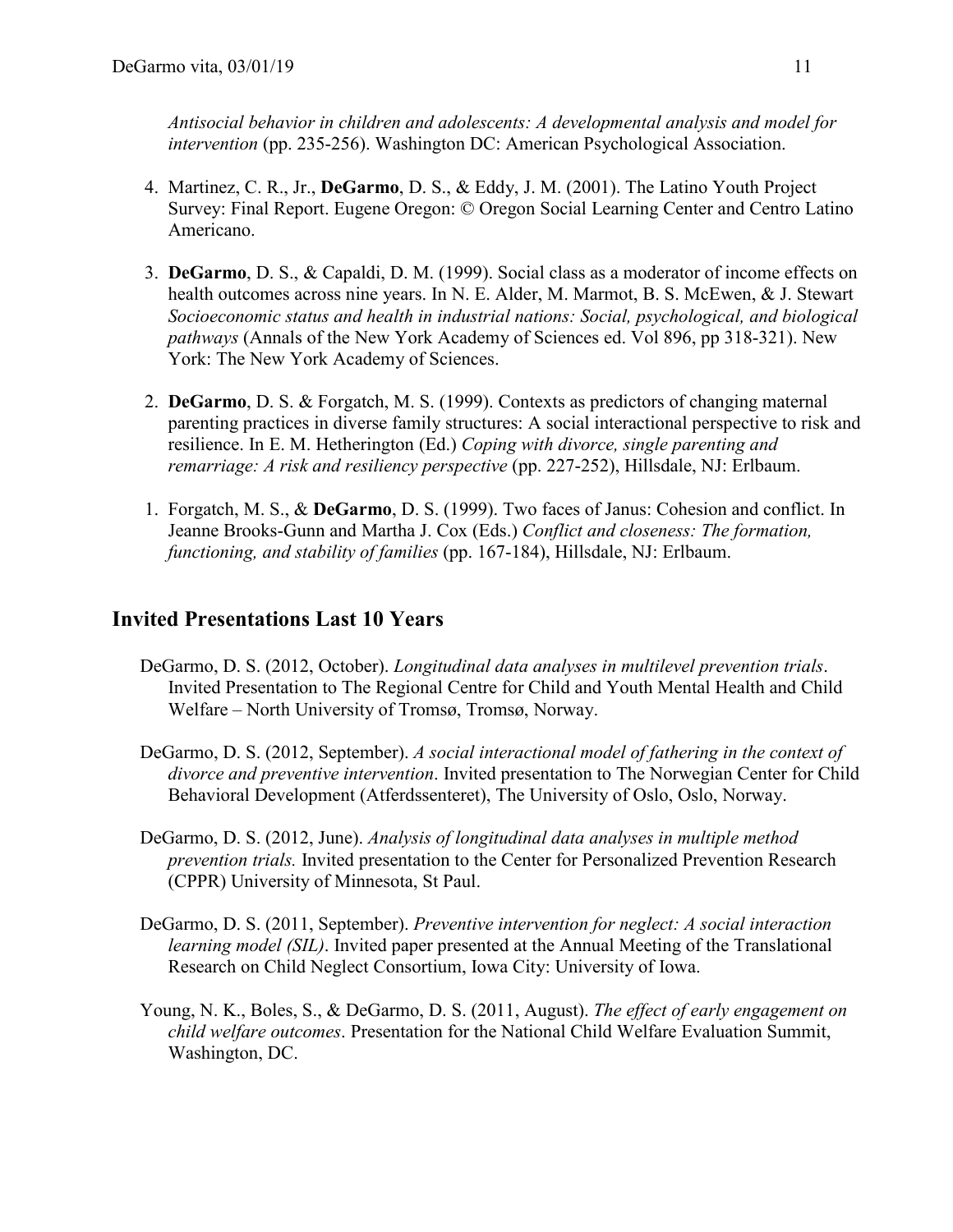Barsky, A., DeGarmo, D. S., & Singer, J. (2011, June). *Parenting, separation, and divorce: What's gender got to do with it? (L.S. Fidnick, moderator)*. Plenary Panel of the Association of Family and Conciliation Courts' 48th Annual Conference: "Research, policy, and practice in family courts: What's gender got to do with it?", Orlando, FL.

#### **Conference Presentations Last 10 Years**

- Skowron, E.A., DeGarmo, D., Wells, J., Schweer-Collins, M., Scholtes, C. (2019) *Improvements in children's behavioral and parasympathetic regulation following pcit for child welfare families.* In A. Tabachnick (Chair), *Promoting the development of children's autonomic regulation: The role of parents and the parent-child relationship.* Paper presented at the Society for Research in Child Development, Baltimore, MD, March 21-23.
- Skowron, E.A., Nekkanti, A.K., Johnson, K., Lyons, E., Gutierrez, F., DeGarmo, D. (Mar., 2019). *Improvements in parent's respiratory sinus arrhythmia following Parent-Child Interaction Therapy for child welfare families*. Poster presented at the Society for Research in Child Development Biennial Meeting, Baltimore, MD, March 21-23.
- DeGarmo, D. S., Chair, Organized Paper Symposium. *Developing and Testing Online Interventions for Family Adjustment: Independent and Blended Modalities*. Society of Prevention Research annual meeting. May 30- June 2, 2017.
- Hirano, K. A., Lindstrom, L. L., & DeGarmo, D. S. *Paths 2 the Future: Addressing barriers to education and career opportunities for young women with disabilities.* (2016, submitted accepted).To be presented at the American Educational Research Association, May 1, 2017.
- DeGarmo, D.S., Gewirtz, A. H., & Marquez, B. (2017) *Replication of the ADAPT Online Parent Training Program for Post-Deployed Military Families*. Presented at the Society of Prevention Research annual meeting. Washington, May 30- June 2, 2017.
- Jones, J., Caraway, N., & DeGarmo, D. S. (2017). *Fathering Through Change (FTC): Testing online parent training for divorcing fathers.* Paper presented at the Society of Prevention Research annual meeting. Washington, May 30- June 2, 2017.
- DeGarmo, D. S., & Jones, J. (2016, June). *Online Parent Education for Divorcing Fathers: Fathering Through Change*. Workshop presented at the annual meetings of the Association of Family Conciliation Courts, Seattle, WA.
- Polusny, M. A., Erbes, C. R., Arbisi, P. A., DeGarmo, D. S., & Kramer, M. (2012, August). *Predictors of distinct trajectories of PTSD in Combat Exposed National Guard Soldiers*. Annual Meeting of the American Psychological Association, Orlando, FL.
- Knutson, J. F., DeGarmo, D. S., Lawrence, E., & Koeppl, G. (2012, July). *Neglect, harsh discipline, and interparental conflict: Dysfunctional families and the development of children's aggression*. In N. Graham-Kevan Symposium: Family Violence. XX World Meeting, International Society for Research on Aggression, Luxembourg, Luxembourg.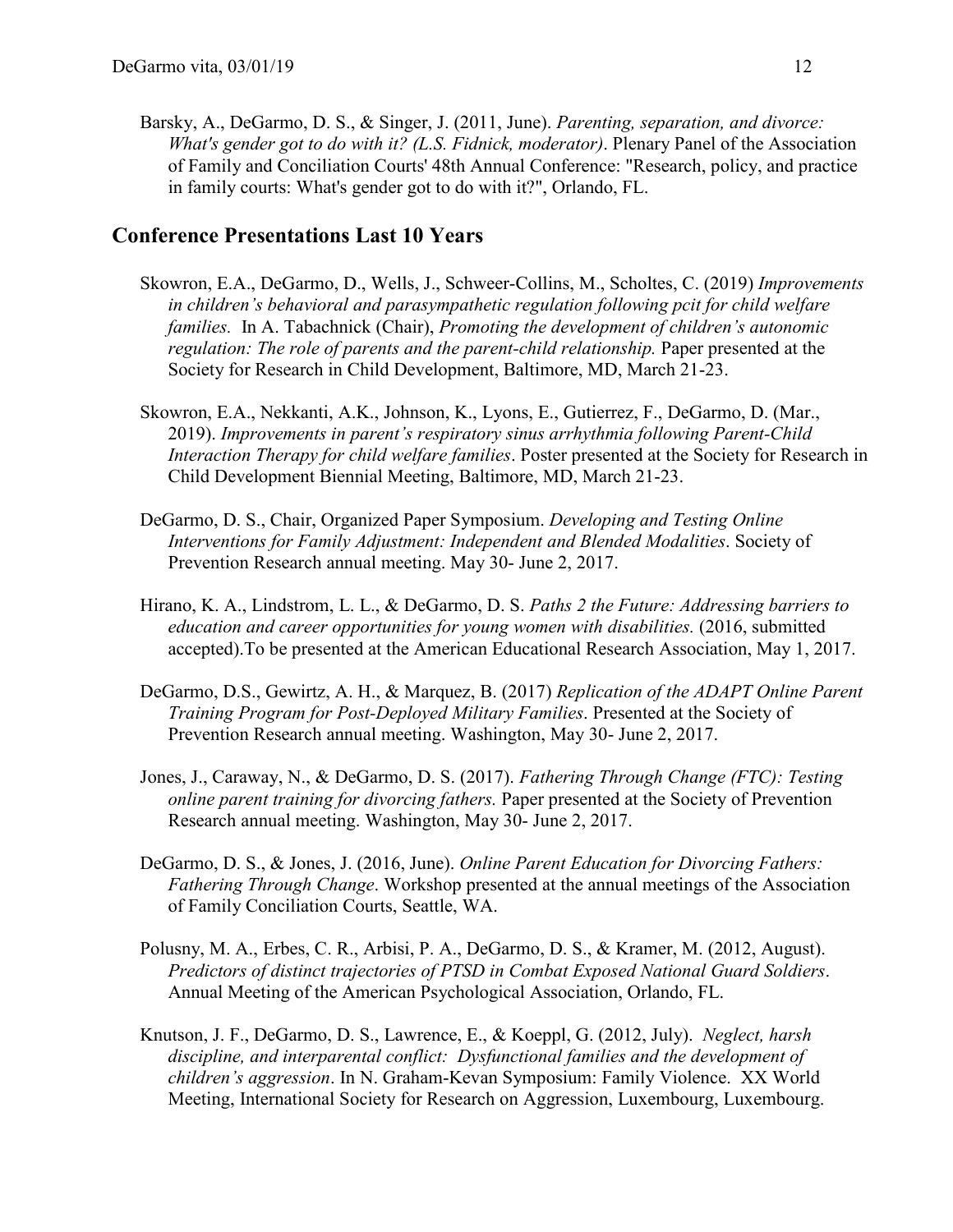- Knutson, J. F. & DeGarmo, D. S. (2012, July). *Analog tests of punitive discipline: Their place in multimethod/multisource approaches to the study of intrafamilial aggression.* In C. M. Rodriguez Symposium: What we can learn from indirect assessment of intrafamilial aggression: The potential in analog tasks. XX World Meeting, International Society for Research on Aggression, Luxembourg, Luxembourg.
- DeGarmo, D. S., Lester, B. M., Fisher, P. A., Lagasse, L. L., Shankaran, S., Bada, H. S. et al. (2012, May-June). *Parenting practices and parent-child relationships as buffers to prenatal drug use and early childhood adversity on the development of adolescent psychopathology*. Paper presented at the Society for Prevention Research 20th Annual Meeting, Promoting Healthy Living through Prevention Science, Washington DC.
- DeGarmo, D. S. (2011, June). *Understanding gender differences in parenting time: Evidence from three longitudinal studies*. Paper presented at the 48th Annual conference of the Association of Family and Conciliation Courts (Edward R. Anderson, Chair), Orlando, FL.
- DeGarmo, D. S., Forgatch, M. S., & Patterson, G. R. (2011, May-June). *Long-term PMTO parent training intervention effects for at-risk divorced families: An ITT-RCT.* Paper presented at the Annual Meetings of the Society for Prevention Research (I. R. Sandler, Chair.), Washington DC.
- DeGarmo, D. S. (2011, March-April). *Contributions of confidants and antisociality to divorced fathers' parenting.* Paper presented at the Delineating links between parents' antisocial behaviors and children's behavior problems (R. Levine Coley, Chair), Montreal, Canada.
- DeGarmo, D. S., & Leve, L. D. (2011, March-April). *Evidence-based parent management training interventions for families at risk: The Oregon model.* Paper presented at the Annual Meeting of the Society for Research in Child Development, "A cross-national collaboration bridging risk and intervention research to promote positive outcomes for children of divorce" (G. T. Harold, Chair), Montreal, Canada
- DeGarmo, D. S. (2011, June). *Understanding gender differences in parenting time: Evidence from three longitudinal studies* Paper presented at the 48th Annual conference of the Association of Family and Conciliation Courts (E. R. Anderson, Chair), Orlando, FL.
- DeGarmo, D. S., Forgatch, M. S., & Patterson, G. R. (2011, May-June). *Long-term PMTO parent training intervention effects for at-risk divorced families: An ITT-RCT.* Paper presented at the Annual Meetings of the Society for Prevention Research (I. R. Sandler, Chair.), Washington DC.
- Fisher, P. A., DeGarmo, D. S., Relling, A., Rains, L. A., & Jones, J. (2011, April). *Parenting support for the digital age: A new video feedback intervention for high risk families.* Paper presented at the Oregon Social Learning Center's conference on *Rising above risk: Creating positive outcomes for families*, Eugene, OR: University of Oregon.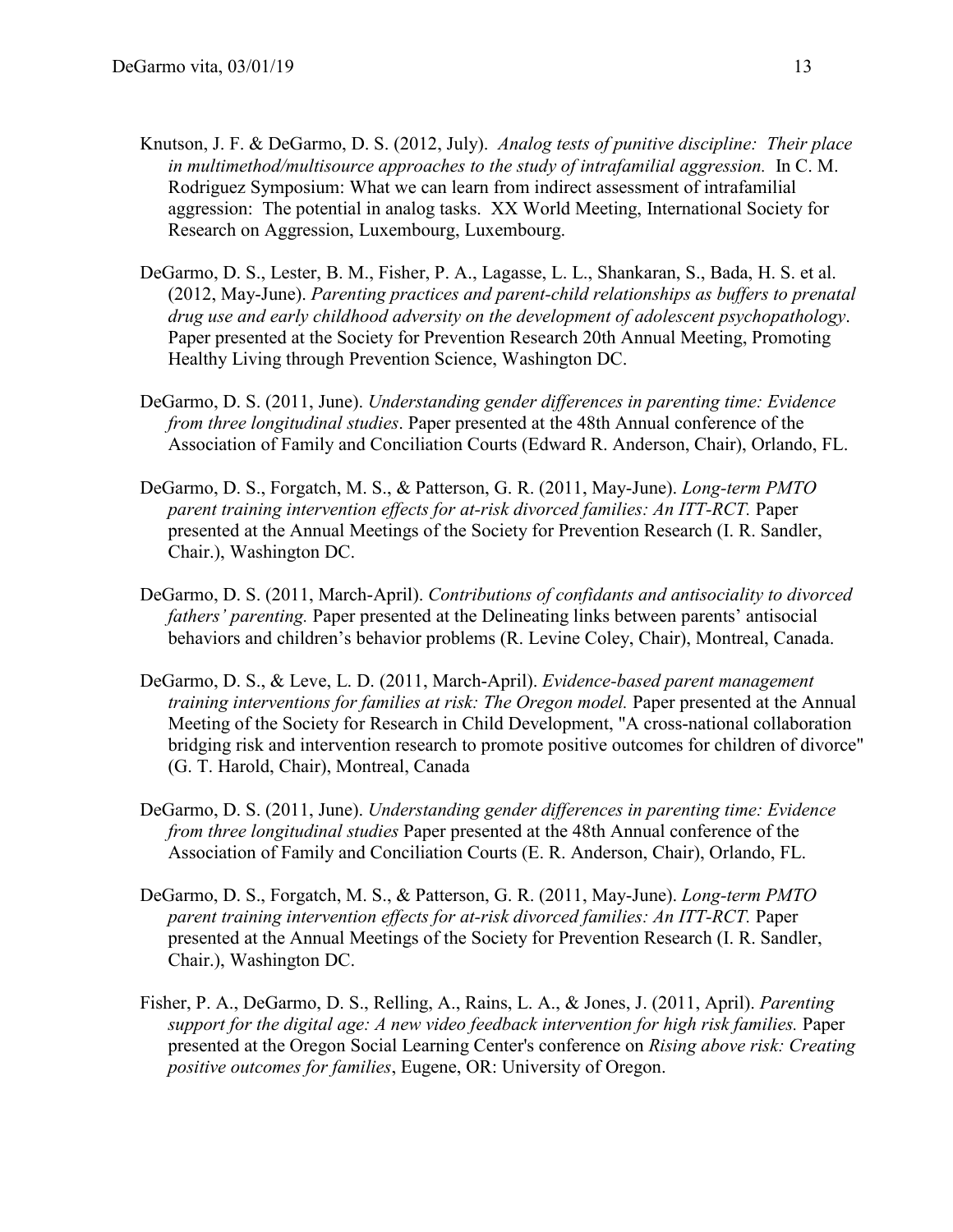- DeGarmo, D. S., Leve, L. D., Neiderhiser, J. M., & Grove, D. (2010, June). *Social support as a G×E buffer to coercive fathering and substance use: A molecular genetic multi-method growth analysis.* Paper presented at the Society for Prevention Research's 18th Annual Meeting, "Cells to Society: Prevention at All Levels," Denver, CO.
- DeGarmo, D. S. (2009, May). *Short term impact of the Pathways Home randomized efficacy trial.* Paper presented at the 17th Annual Meeting of the Society for Prevention Research, Washington DC.
- DeGarmo, D. S. (2009, April). *Generative and Coercive Fathering Models of Divorce and Children's Adjustment .* Paper presented at the Society for Research in Child Development, Denver, CO.
- Knutson, J. F., DeGarmo, D. S., Reid, J. B., Koeppl, G., Vallez, N-L. (2008, October). *Deficient Parenting and the Development of Children's Aggression*. Knutson Presented at the Second Annual Meeting of the Translational Research on Child Neglect Consortium, New York.
- Knutson, J. F., Lawrence, E., DeGarmo, D. S., & Koeppl, G. (2008, July). *Direct and mediated effects of deficient parenting and exposure to domestic violence on the aggressive behavior of young children.* XVIII World Meeting, International Society for Research on Aggression. Budapest, Hungary.
- DeGarmo, D. S. (2008, April). *Generative and coercive fathering models of divorce and children's adjustment* Paper presented at the Society for Research in Child Development, Denver, CO.
- Leve, L. D., DeGarmo, D. S., Shaw, D. S., & Reiss, D. (2008, April). *Early precursors of externalizing behavior: Genetic, parenting, and temperament effects on executive functioning in toddlerhood.* Paper presented at the biennial meetings of the Society for Research in Child Development, Denver, CO.
- Knutson, J. F., Lawrence, E., & DeGarmo, D. S. (2008, February). *Exposure to domestic violence and deficient parenting in the development of children's internalizing and externalizing disorders.* Poster presented at the Summit on Violence and Abuse in Interpersonal Relationship: Connecting Agendas and Forging New Directions, Bethesda, MD.
- DeGarmo, D. S., Eddy, J. M., Reid, J. B., & Fetrow, R. J. (2007, May). *Evaluating mediators of the impact of the Linking the Interests of Families and Teachers (LIFT) prevention program on substance use growth and initiation across adolescence.* Paper presented at the annual meetings of the Society for Prevention Research, Washington DC.
- Fisher, P. A., DeGarmo, D. S., Fetrow, R. J. Chamberlain, P., Reid, J., & Leve, L. (2007, May). *Pathways Home: Reducing risk in the child welfare system*. NCI/NIH Conference on Interdisciplinary Science, Health Promotion, and Disease Prevention, Pasadena, CA.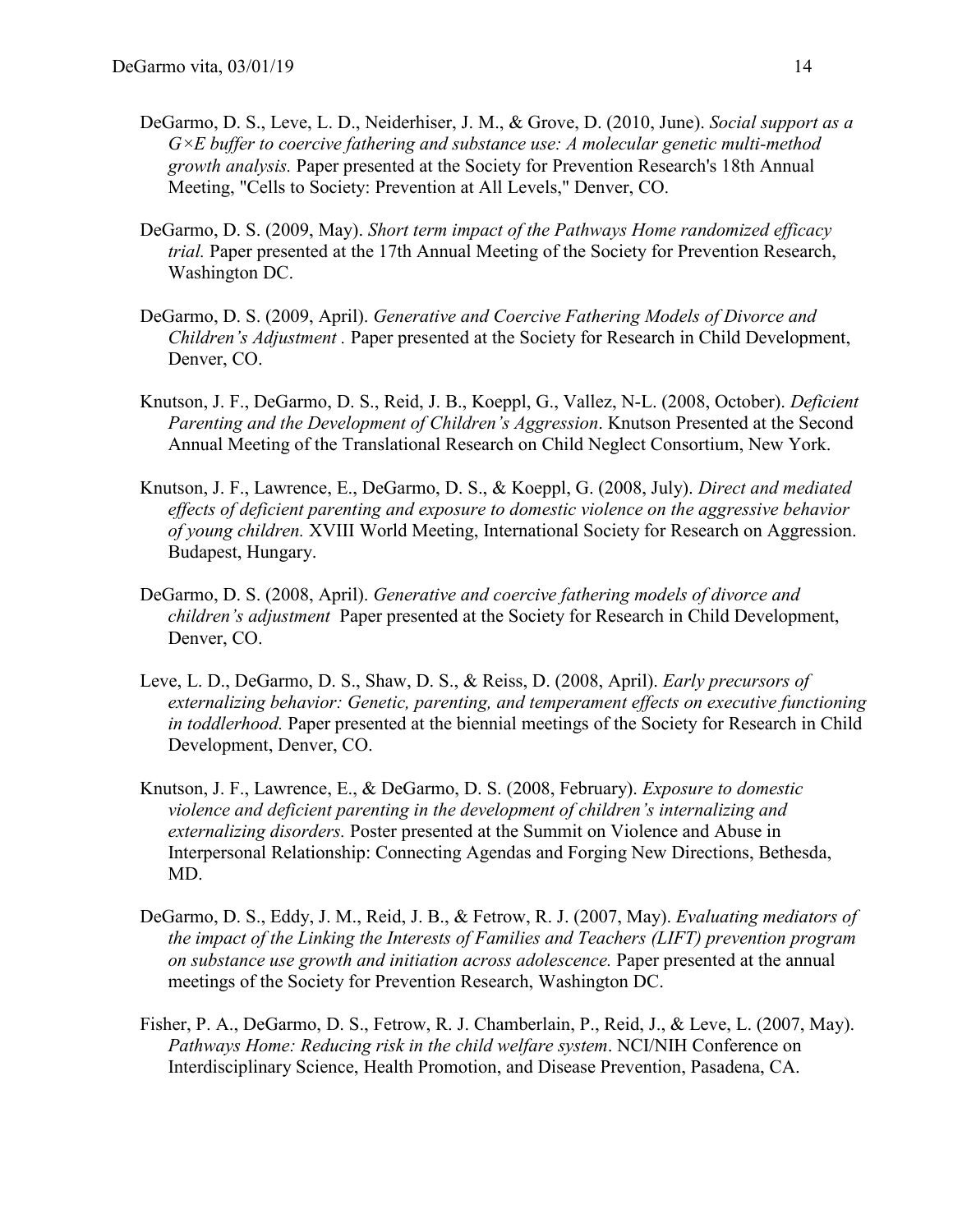- Reid, J. B., DeGarmo, D. S., & Fetrow, R. A. (2007, May). *Pathways Home: Reducing risk in the child welfare system*. Poster presented at the annual meetings of the Society for Prevention Research, Washington, D.C.
- Flanzer, S., Feerick, M., Knutson, J. F., DeGarmo, D. S., & Trickett, P. (2007, April). *Child abuse and neglect research training tools: A new look at some old problems.* Paper presented at the 16th National Conference on Child Abuse and Neglect: Protecting Children, Promoting Healthy Families, and Preserving Communities, Portland, OR.
- Knutson, J. F., DeGarmo, D. S., Koeppl, G., Reid, J. B., & Lawrence, E. (2007, April). *Direct and mediated effects of deficient parenting and domestic violence on the adjustment of young children*. In Paper Symposium (4-007) *Exposure to family and community violence: Effects on children's internalizing and externalizing behavior* (M. M. Gardner, Chair), Society for Research in Child Development 2007 Biennial Meeting. Boston, MA.

#### **Principal Investigator, Multiple Principal Investigators, and Subcontracts**

W81XWH-16-1-0407 DoD (DeGarmo, Gewirtz, MPI) \$ 253,085(UOsub) 09/01/16-08/31/20 *SMART Optimization of a Parenting Program for Active Duty Families*

W81XWH-14-0143 DoD (DeGarmo, Gewirtz, MPI) \$250,380 (UOsub) 06/01/14-05/31/19 *Comparing Web, Group and Telehealth Formats of a Military Parenting Program*

R44HD075499-02 (DeGarmo, Caraway, MPI) \$75,296 (UOsub) 09/18/2014 – 12/31/2016 *Fathering through Change: Online Parent Training for Divorced Fathers* 

R44HD066896-02 (DeGarmo, Gewirtz, Marquez, MPI) \$48,518(UOsub) 07/01/2013 – 06/30/2014 *ADAPT Online: After Deployment Adaptive Parenting Tools*

R43HD075499-01 (DeGarmo, Caraway, MPI) \$183,920 03/01/2013 – 09/30/2013 *Phase 1: Fathering through Change: Online Parent Training for Divorced Fathers* 

R01HD42115A (DeGarmo, PI) \$45, 418 07/01/2005 – 07/01/2006 *Divorced Fathering: Health Disparities Training Grant - Sopagna Eap, MA* 

R01HD42115 (DeGarmo, PI) \$2,167,884 08/20/2002 – 05/31/2006 *Divorced Fathering: Testing a Social Interactional Model*

R01HD42115-04S1 (DeGarmo, PI) \$45,418 06/01/2005 – 05/31/2006 *Research Supplement for Underrepresented Minorities*

R01DA030114 (Gewirtz, PI) \$16,959 (Sub Y1) 07/15/2010 – 06/30/2015 *Development of a Multi-level Parenting Preventive Intervention of Operation Enduring Freedom and Operation Iraqi Freedom (OEF/OIF) Combat Veterans* Role: Co-investigator, Subcontract PI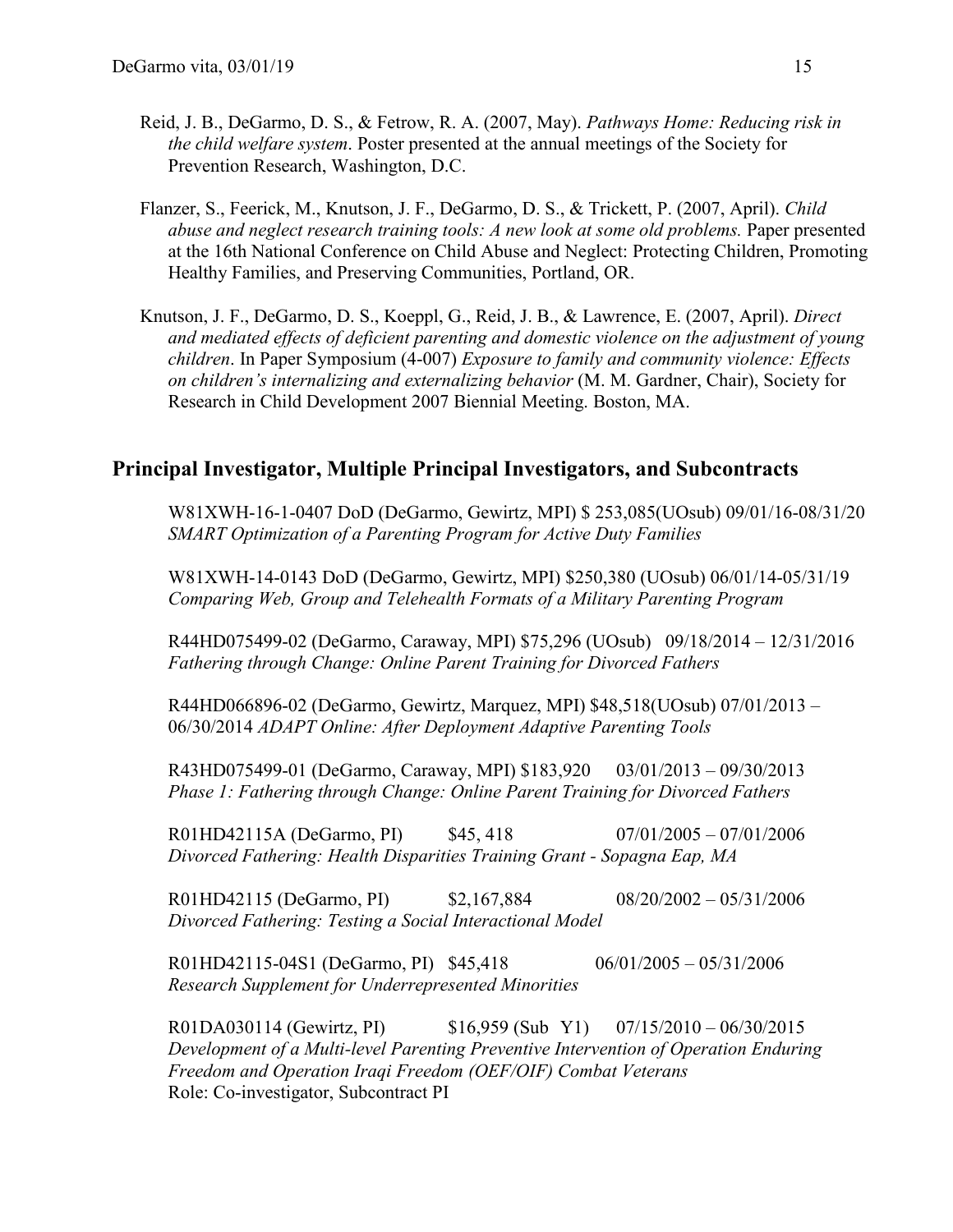SDR 10-398 VA (Polusny, PI) \$22,759 (Sub Y1) 07/15/2010 – 6/30/2015 *Prospective Predictors of Veteran & Family Post-Deployment Mental Health* Role: Co-investigator, Subcontract PI

R43HD066896 (Marquez, PI) \$11,319 (Sub Y1) 08/15/2010 – 08/14/2011 *ADAPT: After Deployment Adaptive Parenting Tools* Role: Co-investigator, Subcontract PI

R01MH58726 (Nagayama-Hall, PI) \$6,790 (Sub Y1) 03/15/2004 – 08/14/2004 *Culture Specific Models of Men's Aggression* Role: Methodologist, Subcontract PI

#### **Co-Investigator**

P30 DA023920 (Chamberlain, PI) Role: Co-Investigator 2008–2013 *Center for Drug Abuse Prevention in the Child Welfare System* R03 MH091611 (Kerr, PI) Role: Co-Investigator 2010-2011 *Longterm Treatment Effects on Juvenile Justice Girls' Depression and Suicide Risk* R01 DA019654 (Martinez, PI) Role: Co-Investigator 2006–2011 *A Culturally Specific Intervention for Latino Families* R01 MH054248 (Eddy, PI) Role: Co-Investigator 2005–2010 *Follow-up of a Randomized Trial for CD* R01 MH060195 (Chamberlain, PI) Role: Co-Investigator 2010 *Preventing Behavior and Health Problems for Foster Teens* R01 DA017937 (Martinez, PI) Role: Co-Investigator 2005–2010 *Linking Acculturation to Latino Adolescent Substance Use* R01 HD046789 (Knutson, PI) Role: Co-Investigator 2004–2009 *Domestic Violence and the Parenting of Young Children* P20 DA17592 (Reid, PI) Role: Co-Investigator 2003–2009 *Pathways Home: Reducing risk in the child welfare system* R01 HD41462 (Anderson, PI) Role: Co-Investigator 2003–2006 *Parental Repartnering after Divorce* FRA DA02004 (Forgatch, PI) Role: Co-Investigator 2002–2007 *Implementing parent management training in Norway*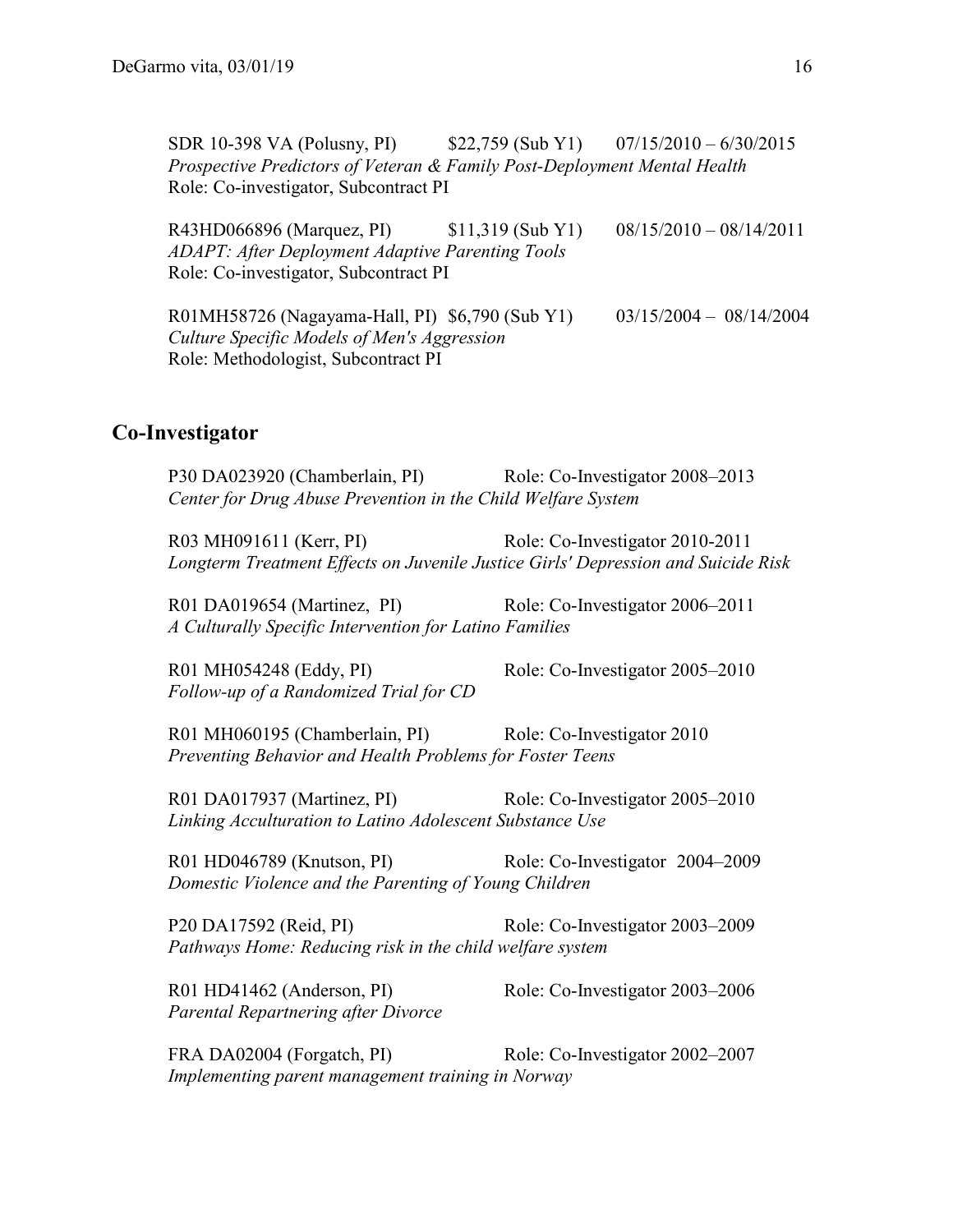| R21 DA14617 (Martinez, PI)               | Role: Co-Investigator 2001–2003 |  |  |  |
|------------------------------------------|---------------------------------|--|--|--|
| The Latino Youth and Family Empowerment  |                                 |  |  |  |
|                                          |                                 |  |  |  |
| P30 MH4669 (Reid, PI)                    | Role: Co-Investigator 2000–2005 |  |  |  |
| <b>Oregon Prevention Research Center</b> |                                 |  |  |  |

R01 MH38318 (Forgatch, PI) Role: Co-Investigator 1996–2004 *Families in the Divorce Process: Theories and Intervention*

R01 MH54703 (Forgatch, PI) Role: Co-Investigator 1996–2001 *Preventing Marital and Child Problems in Stepfamilies*

### **Teaching**

*EDUC 610 Social Science Research Design* (4, 3 Credits) Summer, 17, 18; University of Oregon, Department of Educational Methodology, Policy, and Leadership, College of Education

*EDLD 610 Advanced Measurement and Assessment* (4 Credits) Winter Term 2015, University of Oregon, Department of Educational Methodology, Policy, and Leadership, College of Education

*EDUC 642 Multiple Regression and Educational Research* (4 Credits) Fall Term 2016, Fall Term 2015, Fall 2014; University of Oregon, College of Education

*EDLD 633 Structural Equation Modeling 1* (4 Credits) Winter Term 2013, University of Oregon, Department of Educational Methodology, Policy, and Leadership, College of Education

*EDLD 625 Survey Questionnaire Design and Analysis* (4 Credits) Spring Term 2014, University of Oregon, Department of Educational Methodology, Policy, and Leadership, College of Education

*Introduction to Modern Measurement and Item Response Theory* June, 2015, The Regional Centre for Child and Youth Mental Health and Child Welfare – North University of Tromsø, Tromsø, Norway

#### **Advising-Committee Service**

Brian Gearin, "Socioeconomic Status and the Development of Executive Function and Academic Achievement" Educational Methodology, Policy, and Leadership, Proposal May 2018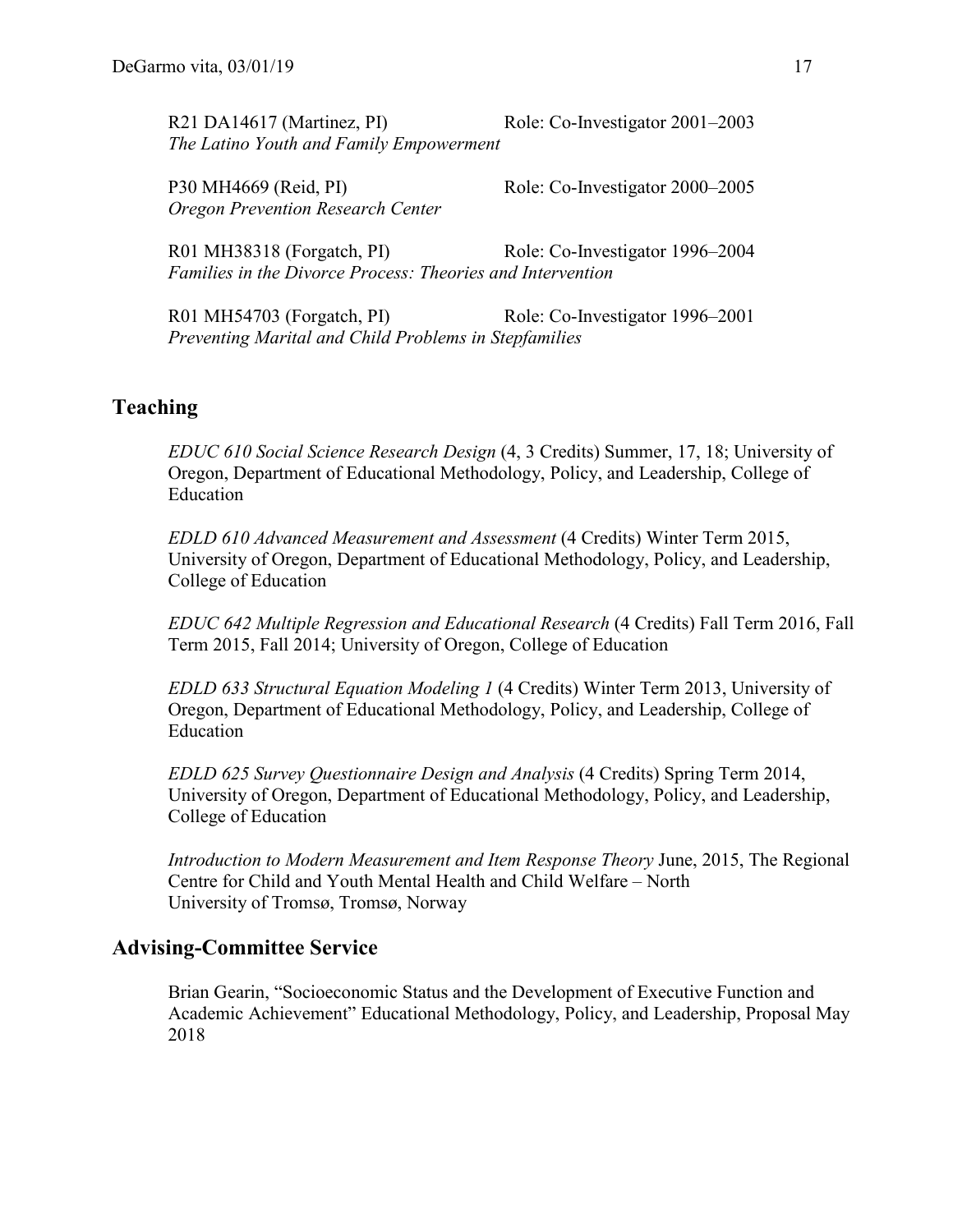Cady Kintner, "One Circle Foundation's Girls Circle and The Council for Boys and Young Men" Counseling Psychology Doctoral Candidate, Proposal Summer 2018

Priya Kucheria, "A Patient Centered Outcome for Individuals with Traumatic Brain Injuries", Communication Disorders and Sciences, Proposal Summer 2018

Eva Kurtz-Nelson, "Optimism, Parent Feelings, and Parenting Behavior over Time for Children with Developmental Delay" Special Education and Clinical Sciences. Dissertation Committee Member, Dissertation Defense, May, 25, 2017

Kadie Johnson, "Change Trajectories for Parent Skill Acquisition during Parent-Child Interaction Therapy for Child Welfare-Involved Families" Counseling Psychology and Human Services, Proposal Defense, June, 15, 2017

Truls Tømmerås, "Social Disparities in interventions for Behavior Problems" Department of Sociology and Human Geography, University of Oslo, Oslo, Norway, December 5, 2017

HyeonJin Yoon, Department of Educational Methodology, Policy, and Leadership. Supervised teaching credits. Fall 2016. Multiple Regression in Educational Research.

Xianing Sun, Psychology Department. Spring 2016 Specialty Area Project. *Growth Mixture Modeling and Predicting individual differences in Effortful Control development: The role of risk and protective processes' co-action*.

David Brule, "*Effects of Alcohol Expectancies, Drinking Behaviors, And Ecological Contexts on Negative Alcohol-Related Consequences Among University Freshmen",* Counseling Psychology and Human Services. 2016 *pro bono* CASE Dissertation Consultant. Degree awarded December 2016.

Jocelyn Barton, "Effects of Family Functioning on Well-Being in a Sample of Families Reunited After Foster Care", Department of Psychology. Dissertation Committee, Degree awarded, June 2015.

#### **Editorial Board**

2007*–*present *Parenting: Science and Practice* 2006*–*present *Cultural Diversity and Ethnic Minority Psychology*

#### **Competition Grant Reviews as Standing Panel Member**

| 2017–     | Special Education Panel of the Institute of Educational Sciences, SRA     |
|-----------|---------------------------------------------------------------------------|
|           | International                                                             |
| 2018      | IES Low Cost-Special Ed/Transition scientific peer review panel           |
| 2013-2016 | Social and Behavioral Panel of the Institute of Educational Sciences, SRA |
|           | International                                                             |
| 2009–2012 | Social and Behavioral Panel of the Institute of Educational Sciences, SRA |